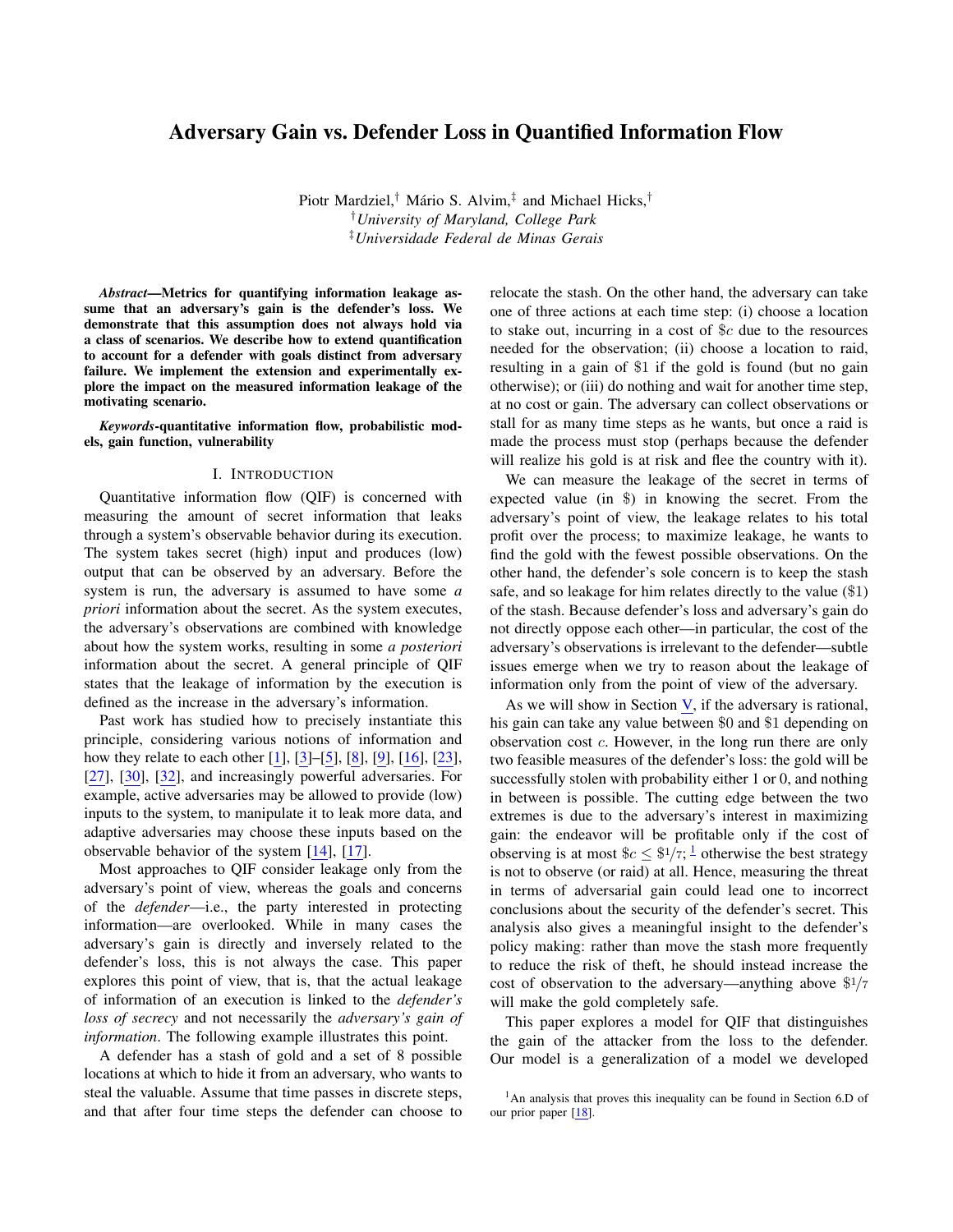

<span id="page-1-1"></span>Figure 1. System modeled as an information theoretic channel.

previously that considers *dynamic secrets*, which are secrets the defender may change over time, while interacting with an adaptive (and active) adversary [\[18\]](#page-12-10). While our previous model measures leakage only from the adversary's point of view, this paper provides separate metrics for the attacker and defender.

The main contributions of this paper are the following.

- We extend the model of systems with dynamic secrets and adaptive adversaries [\[18\]](#page-12-10) to distinguish between the defender's loss and adversary's gain. We make explicit the strategy each party adopts and we propose metrics of leakage based on how these two interact.
- We show that both adversary gain and defender loss are necessary to quantify vulnerability of the secret and that if the distinction is ignored, incorrect conclusions can follow.
- We define best- and worst-case measures of loss that describe bounds on loss in the face of the most lucky and unlucky defenders, respectively.
- We also show how sound overestimation of adversary gain can lead to unsound underestimation of defender loss (once again motivating the need to distinguish the two).

The remainder of the paper is organized as follows. Section [II](#page-1-0) reviews the basic information-theoretic approach to quantifying information flow. Section [III](#page-2-0) presents the model we adopt in the paper, which accounts for a defender and an adversary producing inputs to the system according to their own strategies, and Section [IV](#page-4-0) defines metrics of information leakage over this model, and algorithms to compute them. Section [V](#page-6-0) describes a series of experiments involving an implementation of our model that illustrate the above points. Section [VI](#page-10-0) discusses related work, and Section [VII](#page-11-2) concludes.

#### II. BACKGROUND

### <span id="page-1-0"></span>*A. The basic information theoretic approach to QIF*

The classic model for QIF, pioneered by Denning [\[10\]](#page-12-11), represents a system as an information-theoretic channel as in Figure [1.](#page-1-1) The channel is a probabilistic function mapping each high security (i.e., secret) input and low security (i.e., public) input to an observable (i.e., public) output. (High security outputs can also be modeled, but we have no need for them in this work.)

The adversary is assumed to know the probabilistic function describing the channel, and to have some initial *uncertainty* (i.e., a possibly incomplete state of knowledge) about the high input. By providing low input and observing output, the adversary derives some revised uncertainty about the high input. Uncertainty is typically represented with probability distributions [\[12\]](#page-12-12), and specific metrics of information for QIF map each distribution to a numeric quantity representing the information it contains [\[6\]](#page-12-13), [\[8\]](#page-12-1), [\[9\]](#page-12-2), [\[25\]](#page-12-14), [\[30\]](#page-12-6). Leakage is then defined as the change in the adversary's information.

More formally, let  $X_H$ ,  $X_L$  and  $X_O$  be random variables representing the distribution of high inputs, low inputs, and observables, respectively. Given a function  $F(X)$  of the information of X, leakage is calculated as follows:  $\frac{2}{3}$  $\frac{2}{3}$  $\frac{2}{3}$ 

$$
F(X_{\rm H} \mid X_{\rm L} = \ell, X_{\rm O}) - F(X_{\rm H}), \tag{1}
$$

where  $\ell$  is the low input chosen by the adversary,  $F(X_H)$ is the adversary's initial information about the high input, and  $F(X_H \mid X_L = \ell, X_O)$  is the revised information. As is standard,  $F(X_H | X_L = \ell, X_O)$  is defined to be  $\mathbb{E}_{o \leftarrow X_{\mathbb{Q}}} [F(X_{\mathbb{H}} | X_{\mathbb{Q}} = o, X_{\mathbb{L}} = \ell)],$  where  $\mathbb{E}_{x \leftarrow X} [f(x)]$  denotes  $\sum_{x} \Pr(X = x) \cdot f(x)$ .

Various instantiations of  $F$  have been proposed, including Shannon entropy [\[3\]](#page-11-1), [\[6\]](#page-12-13), [\[8\]](#page-12-1), [\[15\]](#page-12-15), [\[17\]](#page-12-9), [\[24\]](#page-12-16), [\[25\]](#page-12-14), guessing entropy [\[16\]](#page-12-3), [\[21\]](#page-12-17), marginal guesswork [\[27\]](#page-12-5), and (Bayes) vulnerability [\[5\]](#page-12-0), [\[30\]](#page-12-6). In particular, the  $q$ -leakage framework [\[3\]](#page-11-1) uses *gain functions* to model the benefit the adversary obtains by making a particular guess when the secret has a particular value, and define information in terms of adversary gain. Gain functions are expressive enough to model a wide range of scenarios, including when the adversary benefits from guessing part of the secret, guessing a secret approximately, guessing a property of the secret, or guessing the secret within a certain number of tries. As we will see in Section  $\mathbf{IV}$ , in this paper we will consider notions of information based on a variation of gain functions.

#### *B. System, context, and maximum leakage*

In general, the amount of information leaked in an execution varies according to the particular high and low inputs fed to the system. When analyzing the level of security of a system, it is often desirable to obtain robust upper bounds on its leakage that do not depend on any assumption about how exactly inputs will be generated and provided. In order to obtain such bounds, the modeling of the system itself (i.e., the mapping from inputs to outputs) is made independently from the modeling of the *context* in which the system executes, which describes the way inputs are generated and fed to the system.

<span id="page-1-2"></span> $2B$ raun et al. [\[5\]](#page-12-0) make a distinction between this definition of leakage, called *additive leakage*, and *multiplicative leakage*, where the ratio (rather than the difference) of the a posteriori and a priori information is taken. Divisions by zero avoided, the results of this paper apply to both definitions. For recent results on maximum leakage for both definitions, we refer to Alvim et al. [\[2\]](#page-11-3).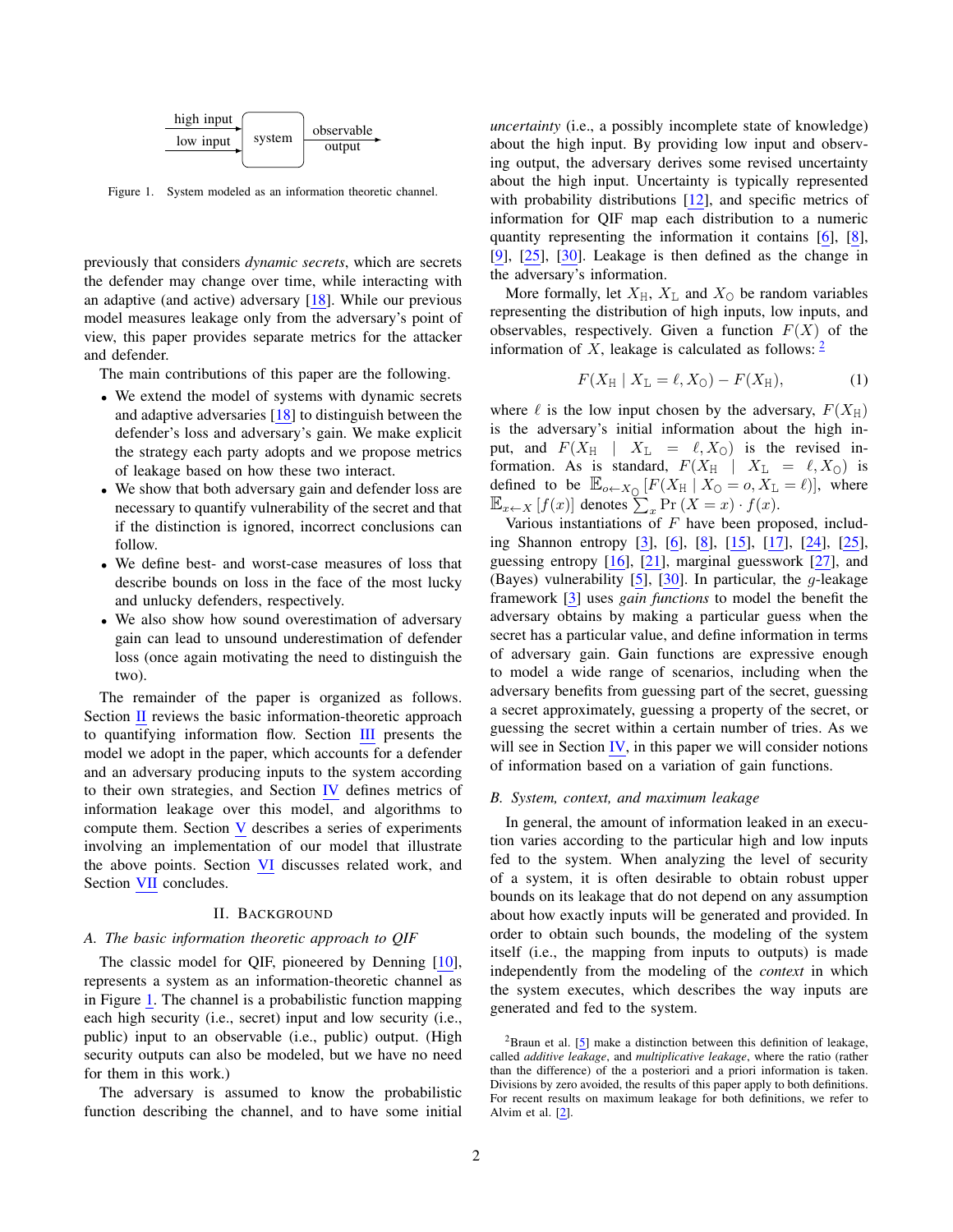

<span id="page-2-1"></span>Figure 2. Model.

The *maximum leakage* is an upper bound on the leakage of a system obtained by maximizing the value of leakage over all possible configurations of the context of execution. For systems that only accept high inputs, the context can be modeled simply as a distribution on secret inputs, and the maximum leakage is the supremum of the leakage over all possible distributions of secrets. When low inputs are also possible, the description of a context needs to account for both the distribution on secrets and for how adversarial choices of low inputs affect the behavior of the system. In Section [IV](#page-4-0) we will discuss the calculation of maximum leakage for the type of execution we are interested in.

### III. MODEL

<span id="page-2-0"></span>This paper extends a model we recently developed to quantify information flow for dynamic secrets (i.e., those that change with time) [\[18\]](#page-12-10). The model generalizes the classic model in several ways:

*Dynamic secrets:* Typical information flow models assume the defender's secret is fixed across adversarial observations. Our model permits the defender to replace the existing secret with a new secret without resetting the measure of leakage; thus from the adversary's point of view, the secret is a *moving target*.

*Interactivity:* To model a powerful adversary, our model allows *feedback* from outputs to inputs. That is, the adversary can use knowledge gained from one observation to choose a subsequent input to feed into the system.

*Input vs. attack:* Our model distinguishes inputs that are attacks from those that are not. For example, an adversary might navigate through a website before uploading a maliciously crafted string to launch a SQL injection

| Explanation                                                                                                          |
|----------------------------------------------------------------------------------------------------------------------|
| Finite set of high inputs                                                                                            |
| Finite set of low inputs                                                                                             |
| Finite set of exploits                                                                                               |
| The set of low inputs and exploits, $\mathcal{L} \cup \mathcal{E}$ (also called actions)                             |
| Finite set of observables                                                                                            |
| The system function, of type $\mathcal{H}^* \times \mathcal{L}^* \times \mathcal{O}^* \to \mathbb{D}(\mathcal{O})$   |
| A high-input strategy, of type $\mathcal{H}^* \times \mathcal{L}^* \times \mathcal{O}^* \to \mathbb{D}(\mathcal{H})$ |
| An adversary's action strategy, of type $\mathcal{L}^* \times \mathcal{O}^* \to \mathbb{D}(\mathcal{A})$             |
| The set of possible high-input strategies                                                                            |
| The distribution of possible high-input strategies for a given                                                       |
| scenario                                                                                                             |
| The set of possible action strategies                                                                                |
| Loss, and gain, functions, respectively, each with type $\mathcal{H}^* \times$                                       |
| $\mathcal{A}^* \times \mathcal{O}^* \to \mathbb{D}(\mathbb{R})$                                                      |
| The latest possible time to attack in a given scenario                                                               |
| Table I                                                                                                              |
| ELEMENTS OF THE MODEL IN FIGURE 2                                                                                    |
|                                                                                                                      |
|                                                                                                                      |

<span id="page-2-2"></span>attack; the navigation inputs themselves are not attacks. This distinction is important when quantifying information flow: the leakage at one point is taken with respect to the expectation of a future attack.

*Delayed attack:* Just as adversaries are permitted to decide *what* input to provide, they are also permitted to decide *when* is the best time to attack, and this decision process will be considered when quantifying leakage.

This paper extends the model of [\[18\]](#page-12-10) one step further: when quantifying information leakage from the system, we make the defender's loss distinct from the adversary's gain.

The model is depicted in Figure [2,](#page-2-1) and consists of roughly three parts: the *context*, at the top; the *round*, in the middle; and the *evaluation*, at the bottom. The latter two phases together are termed the *scenario.* We describe each part in turn, but before we do, we introduce some notation.

### *A. Notation*

- We write  $f : A \to \mathbb{D}(\mathcal{B})$  to designate a *probabilistic* function of type  $A \rightarrow B$ , i.e., a function that takes an element of  $A$  as input and probabilistically returns an element of  $\beta$  (so  $\mathbb D$  should be read "distribution over").
- Given a random variable X, we will write  $x \leftarrow X$  as the process of sampling a value from the distribution  $Pr(X)$  and write  $x \in X$  to designate any value x that has non-zero probability according to  $Pr(X)$ .
- Strings are given type  $S^* \stackrel{\text{def}}{=} {\{\epsilon\}} \cup S \cup S^2 \cdots$ . We will use capital letters  $(L, H, O, \dots)$  to refer to strings. We will sometimes write  $S<sup>t</sup>$  to designate an element of  $S^*$  that is t elements long and  $a_t$  to refer to the  $t^{th}$ element in some string S. Given  $S \in \mathcal{S}^t$  and  $a \in \mathcal{S}$ then  $S \cdot a \in \mathcal{S}^{t+1}$ .

Formal terminology that we use is tabulated in Table [I.](#page-2-2)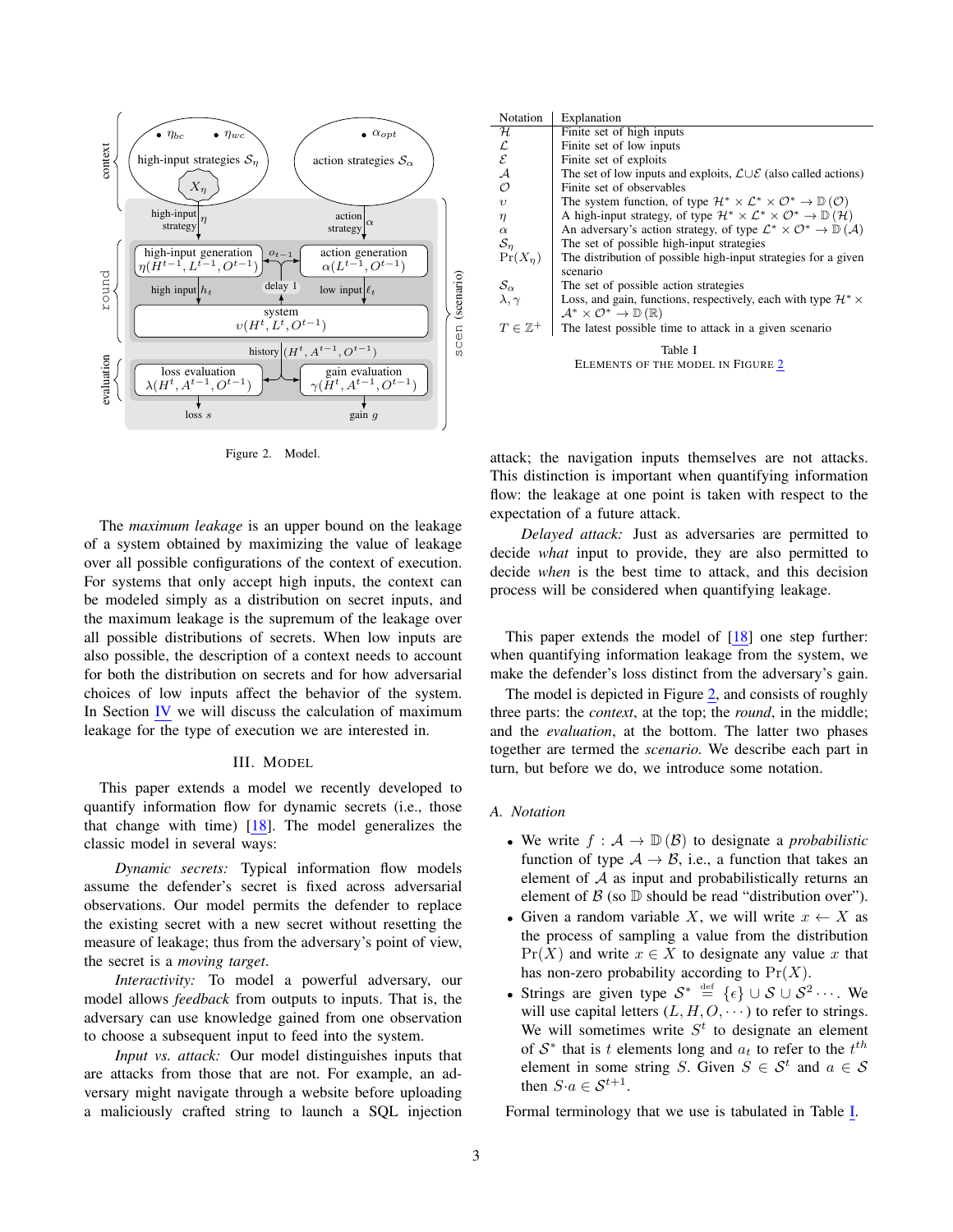### *B. Iterated rounds*

The model depicted in Figure [2](#page-2-1) characterizes an interaction between two participants, an adversary and a defender. The elements of the classic model from Figure [1](#page-1-1) can be seen in the middle part of the figure, the *round*, which is iterated over a series of rounds (hence its name). Here, the defender (the box labeled *high-input generation*) starts by picking an initial secret (high) value out of a set  $H$ , and may choose a different secret in subsequent rounds  $t$  (the secret value  $h$  is indexed by the round  $t$ ). Likewise, in each round the adversary (the box labeled *action generation*) produces a low input draw from a set  $\mathcal{L}$ . These inputs are fed into the system  $v$  which produces an observable, visible to both participants, that is drawn from set  $\mathcal{O}$ . The system may consider past observations as well when producing its result; it has type  $\mathcal{H}^* \times \mathcal{L}^* \times \mathcal{O}^* \to \mathbb{D}(\mathcal{O})$ . At some predetermined time  $T$ , or before then if it is in his interest, the adversary picks an exploit from a set  $\mathcal{E}$ , which is then evaluated, along with the history of events so far, to determine the gain of the adversary and the loss of the defender. We discuss the evaluation phase at the end of this section.

The history of an execution can be split into a *secret history* (high values) and a *public history* (low values and observables). The defender's view of an execution consists of both the secret and public history, whereas the adversary's view is restricted to the latter. The choices made in each round by the defender and adversary are specified in terms of *strategy functions*, which depend on their views of the execution. The defender's high-input strategy is a function  $\eta : \mathcal{H}^* \times \mathcal{L}^* \times \mathcal{O}^* \to \mathbb{D}(\mathcal{H})$  that produces the next high value given the history so far. For the adversary, the strategy is a function  $\alpha : \mathcal{L}^* \times \mathcal{O}^* \to \mathbb{D}(\mathcal{L} \cup \mathcal{E})$  that produces a low input or an exploit given the public history of the execution. These strategies are determined by the context in a manner described in the next subsection.

Next we characterize the scenario precisely. A single round of interactions is described by the round function (where we write A to mean the set  $\mathcal{L} \cup \mathcal{E}$ ):

$$
round_{\eta,\alpha}: \mathcal{H}^* \times \mathcal{A}^* \times \mathcal{O}^* \to \mathbb{D}(\mathcal{H}^* \times \mathcal{A}^* \times \mathcal{O}^*)
$$

$$
\begin{array}{ll}\n\text{round}_{\eta,\alpha}: (H, A \cdot \ell, O) & \mapsto \\
\text{let } a \leftarrow \alpha(A \cdot \ell, O) \text{ in} \\
\text{if } a \in \mathcal{L} \text{ then} \\
\text{let } o \leftarrow v(H, L \cdot a, O) \text{ in} \\
\text{let } h \leftarrow \eta(H, A \cdot \ell \cdot a, O \cdot o) \text{ in} \\
\text{let } h, A \cdot \ell \cdot a, O \cdot o) \\
\text{else} \\
\text{if } (H, A \cdot \ell \cdot a, O) \\
\text{if } \alpha \in (H, A \cdot \ell \cdot a, O) \\
\text{if } (H, A \cdot \ell \cdot a, O) \rightarrow (H, A \cdot e, O)\n\end{array}
$$

The subscripts on the function identify the two strategy functions, and the proper arguments characterize the history of high inputs, actions (low inputs or exploits), and observations made so far. Lines 1–8 consider the case that the last action of the adversary was a low input  $\ell$ . In this case, the scenario computes next action of the adversary (line 2) and, if it is a low input (line 3), produces the next observation (line 4) and the subsequent high value using the defender's strategy (line 5). Each of these choices is appended to the existing history (line 6). If the adversary instead produces an exploit (line 7), then just this exploit is added to the history (line 8). An exploit is considered the final event of an interaction, and as such line 9 leaves the history untouched.

### *C. Context*

The context describes the possible strategy functions used in a scenario. It includes a set of high-input strategies  $S_n$ and a distribution  $X_{\eta}$  on these strategies, which encodes an adversary's *prior knowledge* of the possible strategies the defender will use. This distribution helps establish the adversary's initial uncertainty about the defender's secret.

The context also includes a set of adversary strategies  $\mathcal{S}_{\alpha}$  which enumerates the space of behaviors permitted to the adversary. While the defender's strategy can be any one drawn from  $X_n$ , our definition of information leakage assumes that adversaries are optimal and pick from the set  $\mathcal{S}_{\alpha}$  only strategies maximizing expected gain. Later, we will define the set  $S_\alpha$  to restrict the adversary in several ways and in so doing show how to define standard QIF metrics.

### *D. Full scenario and evaluation*

The impact of an exploit is evaluated by two functions, as shown at the bottom of the figure. The *gain function*  $\gamma$ :  $\mathcal{H}^* \times \mathcal{A}^* \times \mathcal{O}^* \to \mathbb{D}(\mathbb{R})$  determines the gain to the adversary; the *loss function*  $\lambda : \mathcal{H}^* \times \mathcal{A}^* \times \mathcal{O}^* \to \mathbb{D}(\mathbb{R})$ determines the defender's loss. Notice that gain functions are defined over the *history* of each of the relevant values, rather than, say, the most recent ones. This is because we are quantifying leakage about moving-target secrets, so we must discriminate current and past high values.

To use these functions to compute the information leakage, we can evaluate the scenario up to (at most) some time T and then compute the gain, and loss, of the final outcome. This is done according to the scen function.

$$
\text{scen}_{\gamma,\lambda}: \mathbb{Z} \times \mathcal{S}_{\eta} \times \mathcal{S}_{\alpha} \to \mathbb{D}(\mathbb{R} \times \mathbb{R})
$$

 $\lim_{\lambda \to 0} s \operatorname{cen}_{\gamma,\lambda} : (T, \eta, \alpha) \mapsto$ let  $h_0 \leftarrow \eta(\epsilon, \epsilon, \epsilon)$  in **let**  $(H, A, O) \leftarrow \text{round}_{\eta, \alpha}^T(h_0, \epsilon, \epsilon)$  in let  $s \leftarrow \lambda(H, A, O)$  in **let**  $g \leftarrow \gamma(H, A, O)$  **in**  $(s, g)$ 

Evaluation starts with computing the initial high value  $h_0$  (line 2). It then computes T rounds using round (line 3): on the first iteration it uses arguments  $(h_0, \epsilon, \epsilon)$ , which produces some output  $(H^2, A^1, O^1)$  that is used as input to the next call to round, whose output is passed to the next call, and so on; this happens T times with  $(H, A, O)$  as the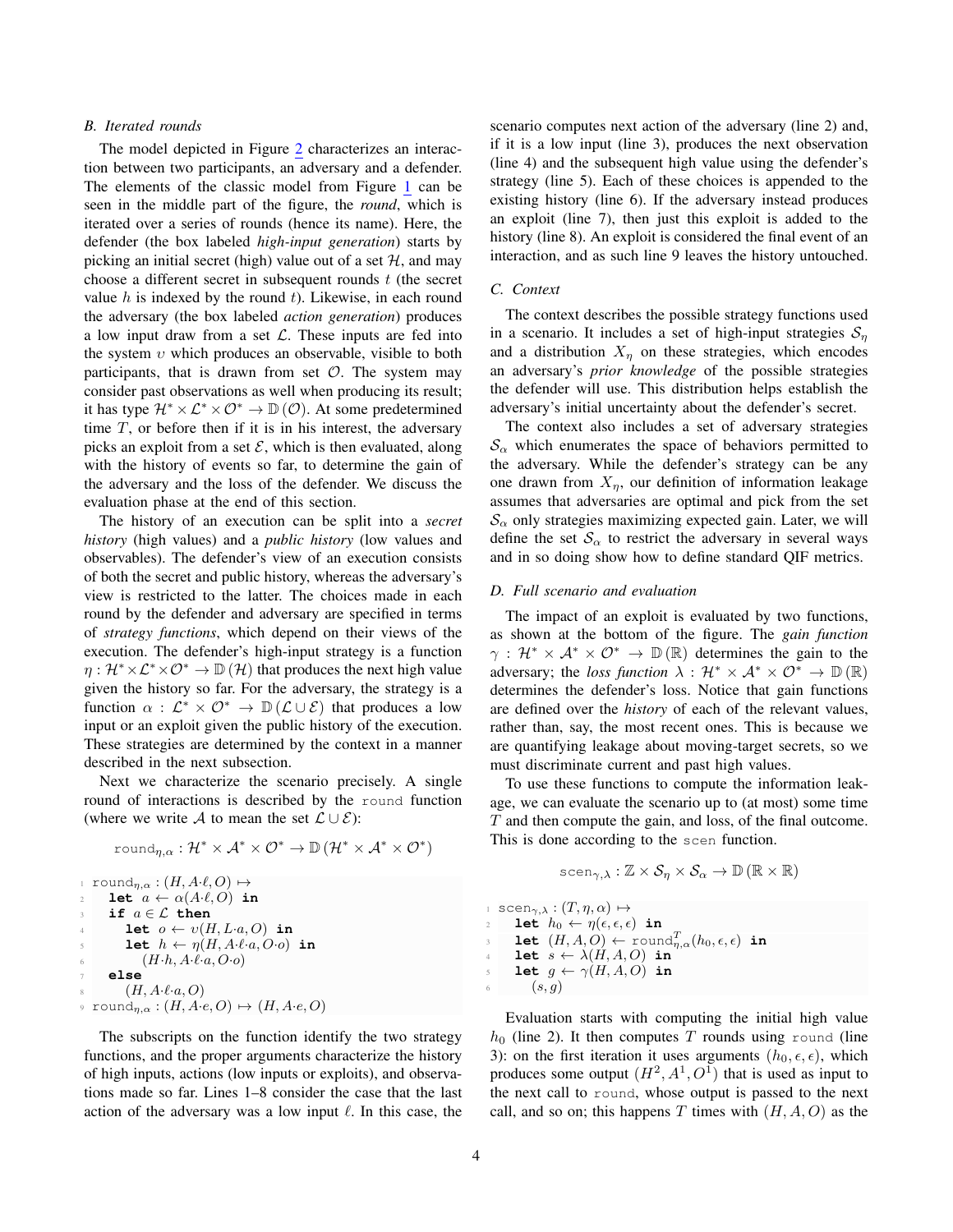final outcome. The loss  $s$  and gain  $g$  are computed on lines 4 and 5, respectively.

In the remainder of the paper, when  $(s, g)$  =  $\mathbb{E} \left[ \text{seen}_{\gamma,\lambda}(\cdots) \right]$  we sometimes write  $\text{loss}_{\gamma,\lambda}(\cdots)$  and  $\gamma_{\alpha\beta}(\cdots)$  to refer to the expected loss s and the expected gain  $q$ , respectively.  $\frac{3}{2}$  $\frac{3}{2}$  $\frac{3}{2}$ 

### IV. METRICS

<span id="page-4-0"></span>The evaluation component of the model from the previous section produces expected values of loss and gain for given defender and adversary strategies. In this section we use these values to define metrics of the information flow of system executions, and we show how to compute these metrics. Our definitions generalizes several popular metrics from the literature, and Appendix [A](#page-13-0) shows how these metrics can be recovered by simplified variants of our model.

### *A. Defining the metrics*

The amount of information leaked by a system depends on actions performed by both adversary and defender. Our metrics are defined assuming that each party has independent interests, and that each has some knowledge about the other's actions.

In particular, we assume that the adversary knows that the defender draws a high-input strategy according to  $X_n$ . Hence an optimal adversary picks an action strategy  $\alpha_{opt} \in S_{\alpha}$ that would maximize their expected gain. The adversary's *expected gain* G is defined, then, as the expected gain when using an optimal strategy  $\alpha_{opt}$ .

Given that the defender draws a high-input strategy from  $X_n$ , the *expected loss* S is defined as the expectation of the loss evaluation function, assuming the adversary's strategy is their optimal one,  $\alpha_{opt}$ .

Figure [3](#page-4-2) depicts an example of spaces of strategies, together with the gain and loss they induce. In both graphs, the x-axis represents defender's loss and the  $y$ -axis represents adversary gain.

The top graph depicts the set of possible adversary strategies. The maximum expected gain, labeled G, is achieved by an optimal strategy  $\alpha_{opt}$ , and this strategy induces an expected loss, labeled S, for the defender. This loss, however, is not necessarily the maximum (or minimum) possible.

Worst- and best-case defender loss are depicted in the bottom graph. They are defined, respectively, as the maximum and minimum expected loss over the set  $S_n$  of high strategies when the adversary follows the optimal strategy  $\alpha_{opt}$ .

Whereas S represents the expected loss over all defenders in  $S_{\eta}$ , worst-case loss S<sup> $\wedge$ </sup> and best-case loss S<sup> $\vee$ </sup> are absolute bounds that hold for all defenders.



<span id="page-4-2"></span>Figure 3. Metrics: optimal expected gain (above), and (worst case, bestcase, expected) loss (below).

Before formally introducing metrics to capture the interplay between defender's loss and adversary's gain, we will introduce the following notation.

$$
\text{gain}_{\gamma,\lambda}(T,\eta \leftarrow X_{\eta},\alpha) \stackrel{\text{def}}{=} \mathbb{E}_{\eta \leftarrow X_{\eta}} \left[ \text{gain}_{\gamma,\lambda}(T,\eta,\alpha) \right], \text{ and}
$$
  

$$
\text{loss}_{\gamma,\lambda}(T,\eta \leftarrow X_{\eta},\alpha) \stackrel{\text{def}}{=} \mathbb{E}_{\eta \leftarrow X_{\eta}} \left[ \text{loss}_{\gamma,\lambda}(T,\eta,\alpha) \right],
$$

The expectation is taken over the probability  $Pr(X_n)$  and the various probabilities in the other model parameters.

### Definition 1 (Metrics of information).

1) An adversary's *(optimal) expected gain* against prior  $Pr(X_n)$  is the maximal expected gain over the set  $S_\alpha$ of adversary strategies:

$$
\mathbb{G}_{\gamma}^{T}(X_{\eta}, \mathcal{S}_{\alpha}, v) \stackrel{\text{def}}{=} \max_{\alpha \in \mathcal{S}_{\alpha}} \text{gain}_{\gamma, \lambda}(T, \eta \leftarrow X_{\eta}, \alpha)
$$

$$
= \text{gain}_{\gamma, \lambda}(T, \eta \leftarrow X_{\eta}, \alpha_{opt})
$$

2) The defender's *expected loss* against the optimal adversary  $\alpha_{opt}$  is defined as:  $\frac{4}{3}$  $\frac{4}{3}$  $\frac{4}{3}$ 

$$
\mathbb{S}^T_{\gamma,\lambda}\left(X_\eta,\mathcal{S}_\alpha,v\right) \stackrel{\text{\tiny def}}{=} \text{loss}_{\gamma,\lambda}(T,\eta \leftarrow X_\eta,\alpha_{opt})
$$

3) The defender's *worst case* (*best case*) *loss* is the maximal (minimal) expected loss against the optimal adversary  $\alpha_{opt}$ :

$$
\begin{aligned} \mathbb{S}_{\gamma,\lambda}^{T\wedge}(X_{\eta},\mathcal{S}_{\eta},\mathcal{S}_{\alpha},v) & \stackrel{\text{def}}{=} \max_{\eta \in \mathcal{S}_{\eta}} \text{loss}_{\gamma,\lambda}(T,\eta,\alpha_{opt}) \\ & = \text{loss}_{\gamma,\lambda}(T,\eta_{wc},\alpha_{opt}) \\ \mathbb{S}_{\gamma,\lambda}^{T\vee}(X_{\eta},\mathcal{S}_{\eta},\mathcal{S}_{\alpha},v) & \stackrel{\text{def}}{=} \min_{\eta \in \mathcal{S}_{\eta}} \text{loss}_{\gamma,\lambda}(T,\eta,\alpha_{opt}) \\ & = \text{loss}_{\gamma,\lambda}(T,\eta_{bc},\alpha_{opt}) \end{aligned}
$$

(So,  $\eta_{wc}$  and  $\eta_{bc}$  are the strategies that, respectively, maximize and minimize loss against an optimal adversary.)

<span id="page-4-1"></span><sup>&</sup>lt;sup>3</sup>Multivariate expectation  $\mathbb{E}[(x, y)]$  is defined as  $(\mathbb{E}[x], \mathbb{E}[y])$ .

<span id="page-4-3"></span><sup>&</sup>lt;sup>4</sup>We assume that if there are multiple optimal adversary strategies,  $\alpha_{opt}$ is one which maximizes defender loss among them (that is, uses loss as a tie-breaker in the optimization).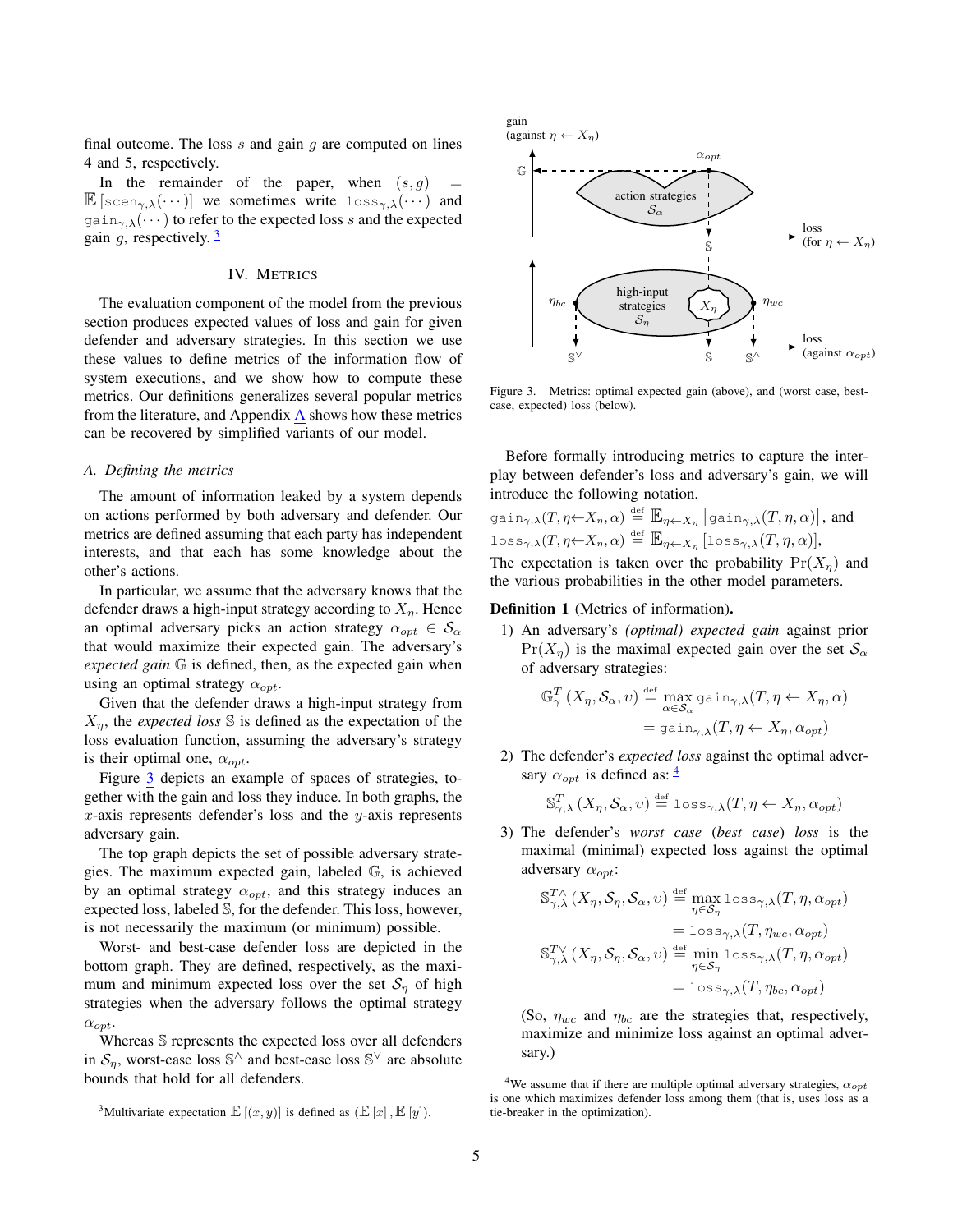# <span id="page-5-1"></span>*B. Computing optimal adversary gain and associated defender loss*

If the sets of possible strategies are large, enumerating them in order to calculate the given metrics could be too costly. Here we consider the following alternative approach.

We assume that the set of adversary strategies  $S_{\alpha}$  has a basis of deterministic strategies, which ensures that the search for optimal action strategies can be simplified. We then define a procedure  $P$  that predicts the adversary's expected gain and the associated defender's loss. This procedure builds an action strategy (simplified by our assumption) that always picks an action maximizing gain according to the adversary's current belief about the state of the system. This belief is constructed by the procedure infer which describes how the adversary updates their knowledge about the high values in an execution, given their view of the system (the public history of adversary actions and observables). This procedure produces a distribution over high values conditioned on the adversary's view. We describe each of these steps in more detail in the rest of this section.

*Structure on*  $S_\alpha$ : We assume the set  $S_\alpha$  has a *basis* composed of deterministic strategies, meaning that whenever an action can be generated by a probabilistic strategy in  $\mathcal{S}_{\alpha}$ , there is also a deterministic strategy in  $\mathcal{S}_{\alpha}$  that can generate the same action. We represent this basis in compact form as a *possibilistic strategy*  $\alpha_S : \mathcal{L}^* \times \mathcal{O}^* \to \mathbb{P}(\mathcal{A})$ , which returns the subset of  $A$  consisting of exactly all actions allowed by some strategy in  $S_\alpha$ . The set of all deterministic strategies gen( $\alpha_S$ ) generated by the possibilistic strategy  $\alpha_S$  is given by

gen $(\alpha_S) \stackrel{\text{def}}{=} \{\alpha \in \mathcal{L}^* \times \mathcal{O}^* \to \mathbb{D}(\mathcal{A}) :$  $\alpha$  is deterministic,  $\alpha$  is consistent with  $\alpha_S$ ,

where we say strategy  $\alpha$  is *consistent* with possibilistic strategy  $\alpha_S$  iff  $\alpha(L, O) \subseteq \alpha_S(L, O)$  for every L,O.

Assuming that  $\text{gen}(\alpha_S) \subseteq \mathcal{S}_\alpha$ , we can greatly reduce the computational cost of finding an optimal strategy, as the best strategy among all of those in  $S_\alpha$  can be found using the possibilistic strategy as the underlying search space.  $\frac{5}{5}$  $\frac{5}{5}$  $\frac{5}{5}$ 

*Adversary inference:* By interacting with the system and observing the public history of an execution, the adversary learns about the defender's strategy and the high values. For a given context  $X_{\eta}$  and system  $\upsilon$ , this learning process is encapsulated by the procedure infer defined below. Given the public history visible to an adversary, the procedure produces a distribution over the secret history conditioned on adversary's view (i.e., consistent with the adversary's observations). We will use this distribution in maximizing the expectation of gain.

$$
\inf_{\epsilon} \text{er}: \mathcal{A}^* \times \mathcal{O}^* \to \mathbb{D}(\mathcal{S}_\eta \times \mathcal{H}^*)
$$
\n
$$
\inf_{2} \text{er}: (\epsilon, \epsilon) \mapsto
$$
\n
$$
\text{let } \eta \leftarrow X_\eta \text{ in}
$$
\n
$$
\text{let } h \leftarrow \eta(\epsilon, \epsilon, \epsilon) \text{ in}
$$
\n
$$
\eta, h
$$
\n
$$
\text{s} \text{ infer}: (A \cdot a, O \cdot o) \mapsto
$$
\n
$$
\text{let } (\eta, H) \leftarrow \text{infer}(A, O) \text{ in}
$$
\n
$$
\text{assume } \upsilon(H, A \cdot a, O) = o
$$
\n
$$
\text{let } h \leftarrow \eta(H, A \cdot a, O \cdot o) \text{ in}
$$
\n
$$
(\eta, H \cdot h)
$$

The conditioning in the second case (lines 5–9) determines the adversary's knowledge about  $H \cdot h$  given a nonempty public history  $A \cdot a$ ,  $O \cdot o$ . The adversary first determines an initial knowledge about  $\eta$  and  $H$ , which is defined recursively (line 6). This knowledge is then refined by taking into consideration that the system function must have returned o when evaluated on  $H, A \cdot a, O$  (line 7). Finally, he predicts the next high value  $h$  as produced from the high strategy  $\eta$  (line 9).

*Gain optimization:* We can now define P (for "prediction") as the function that, for a given context  $X_n$  and system  $v$ , maps the adversary's view to the pair of their optimal expected gain and associated defender's expected loss.

$$
P(A, O) \stackrel{\text{def}}{=} \sum_{g \leftarrow \gamma(H, A \cdot a, O)} \left[ (g, s) \right] \tag{1}
$$
\n
$$
\max_{a \in \alpha_S(A, O)} \left\{ \mathbb{E}_{\substack{g \leftarrow \gamma(H, A \cdot a, O) \\ s \leftarrow \lambda(H, A \cdot a, O)}} \left[ P(A \cdot a, O \cdot o) \right] \right] \right\}
$$
\n
$$
\mathbb{E}_{\substack{(\eta, H) \leftarrow \text{infer}(A, O) \\ o \leftarrow v(H, A \cdot a, O)}} \left[ P(A \cdot a, O \cdot o) \right] \right]
$$

where (1) requires  $a \in \mathcal{E}$  or  $t = T$ , and (2) requires  $a \in \mathcal{L}$ and  $t < T$ , given that  $t \stackrel{\text{def}}{=}$  length of A, O. For purposes of maximization, we order pairs lexicographically, favoring g over s, i.e.,  $(g_1, s_1) < (g_2, s_2)$  whenever  $g_1 < g_2$  or  $g_1 = g_2$  and  $s_1 < s_2$ . This is a technicality required for the definition of defender loss when there are multiple optimal adversaries. This definition lets us construct an optimal "demonic" adversary who, when gain is equal, picks actions that maximize loss.

The definition of  $P$  recursively maximizes the expected gain over all actions available to the adversary, given the public history at each time step. Whenever an exploit is produced, or when the maximum time  $T$  is achieved, the adversary expected gain is calculated using the result of the gain function evaluated over the public history and the adversary's belief about what the secret history might be. Alternatively, when  $t < T$  and the action is a low input, their expected gain is calculated using the gain expected for the adversary's view at the following time step, which includes a prediction of what the next observable might be.

<span id="page-5-0"></span><sup>5</sup> This is because in games in which an adversary is optimized against a fixed defender, as is the case here, there is always an optimal deterministic strategy [\[18\]](#page-12-10), assuming it can choose from among the options available to the probabilistic strategies. Effectively, in general probabilistic strategies can be ignored as long as the space of deterministic ones is general enough (which is the case, for instance, when deterministic strategies are *corner points* for the space of all strategies).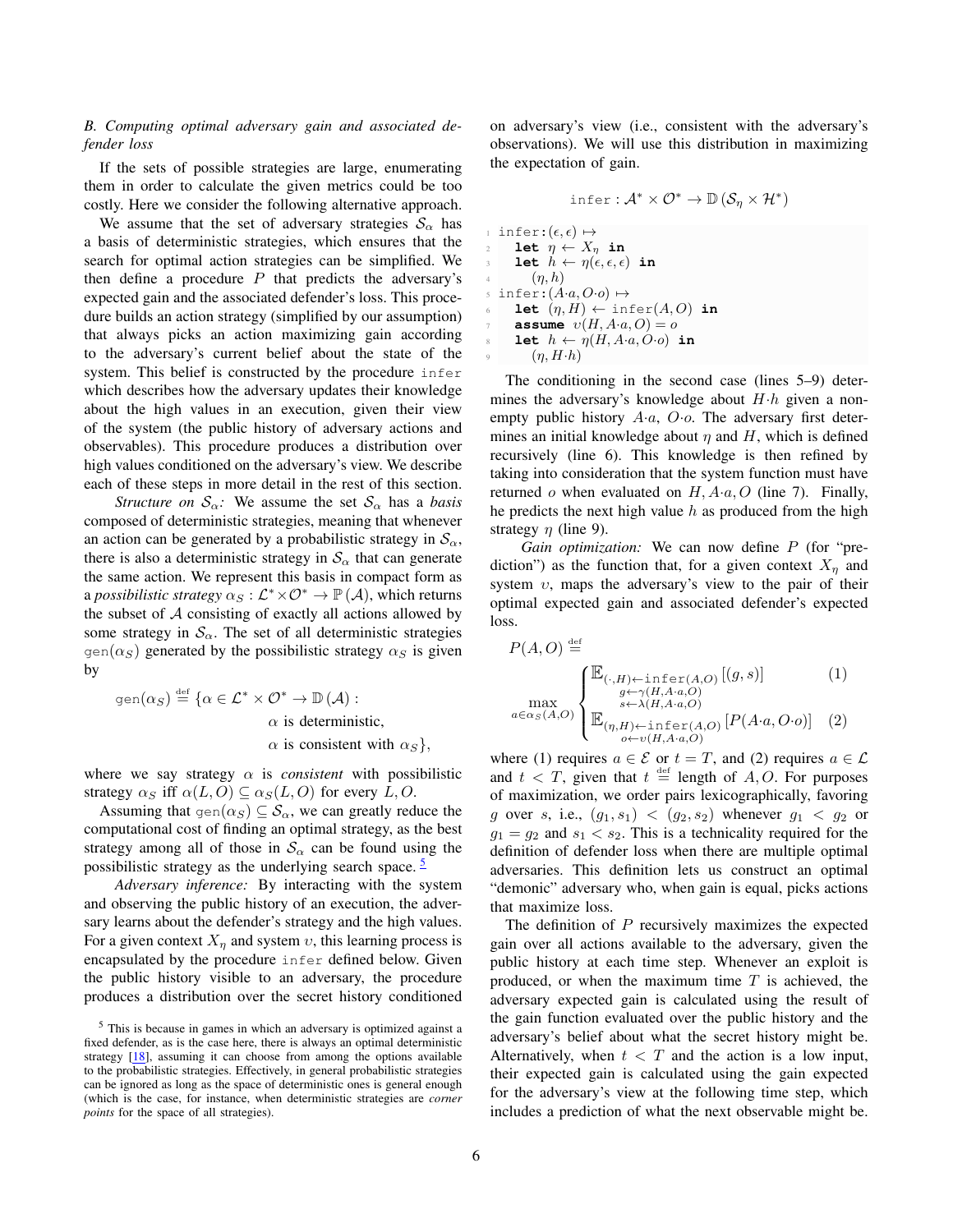An optimal strategy  $\alpha_{opt}$  is defined by replacing max with argmax in the definition of P above.

Proposition 1. *The recurrence* P *accurately describes the optimal expected adversary gain and the associated defender loss. Also, the strategy*  $\alpha_{opt}$  *is a strategy that realizes both.* 

$$
\mathbb{G}_{\gamma}^{T}(X_{\eta}, \mathcal{S}_{\alpha}, v) = P_{1}(\epsilon, \epsilon) = \text{gain}_{\gamma, \lambda}(T, \eta \leftarrow X_{\eta}, \alpha_{opt})
$$
  

$$
\mathbb{S}_{\gamma, \lambda}^{T}(X_{\eta}, \mathcal{S}_{\alpha}, v) = P_{2}(\epsilon, \epsilon) = \text{loss}_{\gamma, \lambda}(T, \eta \leftarrow X_{\eta}, \alpha_{opt})
$$

### <span id="page-6-2"></span>*C. Computing worst- and best-case defender loss*

The worst- and best-case defender loss can be determined by computing  $\text{loss}_{\gamma,\lambda}(T,\eta,\alpha_{opt})$  for every  $\eta \in \mathcal{S}_n$ . Once again, enumerating the set  $S_n$  of defender strategies may be too costly, so we assume additional structure on that set and describe how to find the defender strategies that realize the worst- and best loss.

More precisely, we consider that the defender's strategy can be split into two components: (i) a *controllable* one, which is deterministic and can be directly regulated by the defender, and (ii) a *imposed* one, which can be probabilistic and is beyond the defender's control. As an example, consider a defender who can decide when to reset a secret key (via a controlled component), but does not have control over the value it is reset to (it is picked by the imposed component). This expressiveness is particularly relevant for calculating our best- and worst-case metrics, since it allows us to rule out a defender who, knowing beforehand that the adversary is rational, would behave so to minimize the efficacy of the adversary's strategy (e.g., by always picking the secret key that would be guessed last by the rational adversary).  $\frac{6}{5}$  $\frac{6}{5}$  $\frac{6}{5}$ 

Formally, the imposed and controllable components of a defender strategy are separated as follows. Define  $H$  to be a set of *high actions* (distinct from secret high values  $H$ ), modeling inputs that the controllable component can produce and feed to the imposed component. A *controllable* half is a strategy  $\bar{\eta}$  :  $\mathcal{H}^* \times \mathcal{L}^* \times \mathcal{O}^* \to \mathbb{D}(\bar{\mathcal{H}})$  that produces a high action to be fed to a *imposed* half, which is a function  $\eta_f : \mathcal{H}^* \times \mathcal{L}^* \times \mathcal{O}^* \times \overline{\mathcal{H}} \to \mathbb{D}(\mathcal{H})$  that takes the high action into account to actually produce a high value. A defender strategy, thus, is a composition  $\bar{\eta} \circ \eta_f$ :

$$
(\bar{\eta}\circ\eta_f) : (H,L,O)\mapsto\\ \textbf{let} \ \bar{h}\leftarrow \bar{\eta}(H,L,O) \ \ \textbf{in}\\ \eta_f(H,L,O,\bar{h})
$$

Our enumeration of high actions is made akin to that of adversary actions in the optimization for gain. We will similarly define a *possibilistic high action strategy*  $\bar{\eta}_S$ :  $\mathcal{H}^* \times \mathcal{L}^* \times \mathcal{O}^* \to \mathbb{P}(\bar{\mathcal{H}})$ , which provides the set of high actions available at any point in a scenario. The search for the worst- and best-case defender loss can be thus restricted to strategies generated as follows:

gen
$$
(\bar{\eta}_{\mathcal{S}}, \eta_{f}) \stackrel{\text{def}}{=} \{ \eta \in \mathcal{H}^* \times \mathcal{L}^* \times \mathcal{O}^* \to \mathbb{D}(\mathcal{H}) : \eta = \bar{\eta} \circ \eta_{f},
$$
  
\n $\bar{\eta} \text{ is deterministic},$   
\n $\bar{\eta} \text{ is consistent with } \bar{\eta}_{\mathcal{S}} \}$ 

We thus assume that  $\varphi(n\bar{q}_\mathcal{S}, \eta_f) \subseteq \mathcal{S}_\eta$ , and that any other strategy in  $S_{\eta}$  is a composition of some  $\bar{\eta}$  (consistent with  $\bar{\eta}_s$ ) and  $\eta_f$ . From here we proceed similarly as in the optimization of adversary behavior. We define  $S^{\wedge}$  and  $S^{\vee}$ as mappings from the defender's view (the full history of the execution) to their expected worst- and best-case loss, respectively.

$$
S^{\wedge}(H, A, O) \stackrel{\text{def}}{=} \prod_{\substack{\text{max} \\ \text{max} \\ \overline{b} \in \overline{n}_{\ell}(H, A \cdot a, O)} \left\{ \mathbb{E}_{h \leftarrow \eta_{f}(H, A \cdot a, O, \overline{h})} \left[ s \right] \right\}
$$
 (1)

$$
\max_{\bar{h}\in\bar{\eta}_{\mathcal{S}}(H,A\cdot a,O)}\left\{\mathbb{E}_{\substack{h\leftarrow \eta_{f}(H,A\cdot a,O,\bar{h})\\o\leftarrow v(H\cdot h,A\cdot a,O)}}\left[S^{\wedge}(H\cdot h,A\cdot a,O\cdot o)\right]\right\}
$$
 (2)

where (1) requires  $a \in \mathcal{E}$  or  $t = T$ , and (2) requires  $a \in \mathcal{L}$ and  $t < T$ , given that  $a \stackrel{\text{def}}{=} \alpha_{opt}(A, O)$  and  $t \stackrel{\text{def}}{=}$  length of H.

The definition of  $S^{\vee}$  for computing the best-case is the same but replacing max with min and  $S^{\wedge}$  with  $S^{\vee}$  in the recursive case. Let  $\eta_{wc}$  and  $\eta_{bc}$  be strategies defined by replacing max and min above with argmax and argmin respectively, and composing with the imposed  $\eta_f$  as described above.

Proposition 2. *The recurrences* S <sup>∧</sup> *and* S <sup>∨</sup> *accurately describe the worst- and best-case defender loss against the optimal adversary. Also, the strategies exhibiting the worstand best-case loss are*  $\eta_{wc}$  *and*  $\eta_{bc}$ *, respectively.* 

$$
\begin{aligned} \mathbb{S}_{\gamma,\lambda}^{T\wedge}(X_{\eta},\mathcal{S}_{\eta},\mathcal{S}_{\alpha},v) &= S^{\wedge}(\epsilon,\epsilon,\epsilon) \\ &= \text{loss}_{\gamma,\lambda}(\eta_{wc},\alpha_{opt}) \\ \mathbb{S}_{\gamma,\lambda}^{T\vee}(X_{\eta},\mathcal{S}_{\eta},\mathcal{S}_{\alpha},v) &= S^{\vee}(\epsilon,\epsilon,\epsilon) \\ &= \text{loss}_{\gamma,\lambda}(\eta_{bc},\alpha_{opt}) \end{aligned}
$$

# V. EXPERIMENTS

<span id="page-6-0"></span>As a proof-of-concept we use a simple implementation to evaluate our model on a few scenarios. We briefly describe the implementation below. In Section [V-A](#page-7-0) we revisit the example from the introduction, analyzing the relation between loss and gain. In the process, we illustrate how to instantiate

<span id="page-6-1"></span><sup>&</sup>lt;sup>6</sup>In this paper we do not need impose similar restrictions to the behavior of the adversary, but there may be interesting examples which might require us to do so.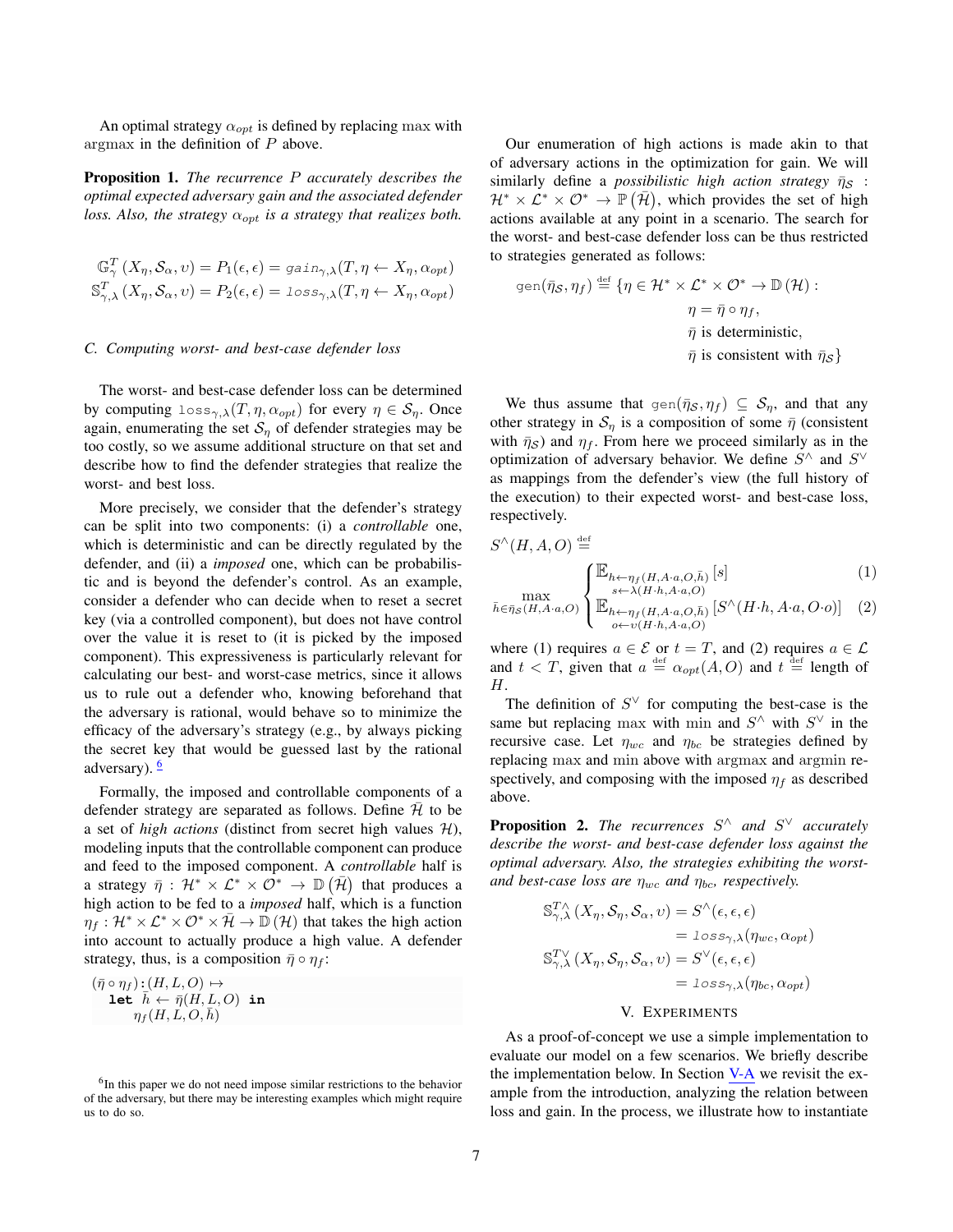

<span id="page-7-1"></span>Figure 4. Experimental parameters.

several parameters of our model that have only been treated abstractly so far. In Section [V-B](#page-8-0) we slightly adapt the example, and analyze worst- and best-case defender loss. Finally in Section [V-C](#page-9-0) we show how sound over-estimation of adversary gain can lead to unsound under-estimation of defender loss. The model parameters we instantiate in our experiments are summarized in Figure [4.](#page-7-1)

*Implementation:* We implemented our model using a simple monadic embedding of probabilistic computing [\[28\]](#page-12-18) in OCaml, as per Kiselyov and Shan [\[13\]](#page-12-19). The various probabilistic model parameters are written in monadic style (see [\[18\]](#page-12-10) for code examples). The recursive procedure  $P$  from Section [IV-B](#page-5-1) is computed using these elements to obtain both the optimal adversary gain and associated defender loss, as well as the strategy that achieves these. To compute the worst- and best-case defender loss we similarly implement the recursive procedures  $S^{\wedge}$  and  $S^{\vee}$  of Section [IV-C.](#page-6-2) The implementation (and experiments from the next section) are available online.  $\frac{7}{1}$  $\frac{7}{1}$  $\frac{7}{1}$ 

# <span id="page-7-0"></span>*A. How does a non-zero-sum utility/gain impact information flow as compared to zero-sum?*

Here we analyze our introductory example to show how adversary gain and defender loss are not necessarily aligned and that conclusions from one do not necessarily carry over to the other.

We consider a defender who can choose to hide a stash of gold in one of a set of possible stash locations, modeled as an integer between 0 and 7. At every point in time the adversary may pick one of three actions: (i) stake out, at a cost, a location to learn whether the defender's stash is stored there; (ii) raid a location, obtaining a gain of 1 if the stash is found there, and 0 otherwise; or (iii) stall and not stake out or raid at all (at no gain or cost). Concomitantly, at every 4th time step, the defender can move the stash to a new random location. The defender's concern is only for whether or not the stash stays hidden; the cost incurred by the adversary is of no interest.

This example can be formally captured by our model as follows. (Whenever we use the variable  $t$  in the pseudo-code, it will refer to the length of the high portion of the history.)

• Sets of possible high inputs, low inputs, observations, and exploits are encoded as:

$$
\mathcal{H} = \{0, \dots, 7\}
$$
  
\n
$$
\mathcal{L} = \{\text{stakeout}_i\}_{i=0}^7 \cup \{\text{no-stakeout}\}\
$$
  
\n
$$
\mathcal{O} = \{\text{found}, \text{not-fournd}\}\
$$
  
\n
$$
\mathcal{E} = \{\text{raid}_i\}_{i=0}^7 \cup \{\text{no-raid}\}\
$$

• There is only one possible high-input strategy, move, which at every 4th time step picks a new high value uniformly at random:

$$
\begin{array}{ll}\texttt{move:} (H \cdot h, A, O) \mapsto \\ \texttt{if} \; t \; \; \texttt{mod} \; 4 = 0 \\ \texttt{then} \; \texttt{uniform} \; \mathcal{H} \\ \texttt{else} \; h \end{array}
$$

Hence  $S_n$  = {move}. (We are not yet reasoning about worst- and best-case loss, so we do not need to decompose the defender strategy into controllable and imposed components per Section [IV-C.](#page-6-2))

• The adversary is assumed to know the defender's strategy. The adversary's prior knowledge  $X_n$  about possible high-input strategies is encoded as a process taking no arguments and returning high input strategy:

 $X_n$ : ()  $\mapsto$  move

• The possibilistic basis  $\alpha_S = \text{act\_all}$  for the allowable adversary strategies,  $S_\alpha$ , allows for any action at any point:

act\_all: $(A, O) \mapsto \mathcal{L} \cup \mathcal{E}$ 

• The system function, through which the adversary makes observations, is  $v =$  stakeout\_maybe, and it determines whether the adversary staked out the correct location or not:

```
stakeout_maybe:(H \cdot h, A \cdot \text{no-stakeout}, O) \mapstonot-found
stakeout_maybe:(H \cdot h, A \cdot \text{stakeout}_\ell, O) \mapstoif h = \ellthen found
      else not-found
```
• The adversary gain,  $\gamma$  = raid\_maybe, computes the cumulative cost incurred for observations made by the adversary. If the adversary decides to raid, the function adds the cost a value of either 1 or 0 depending on

<span id="page-7-2"></span><sup>7</sup><http://github.com/plum-umd/qif/tree/master/fcs14>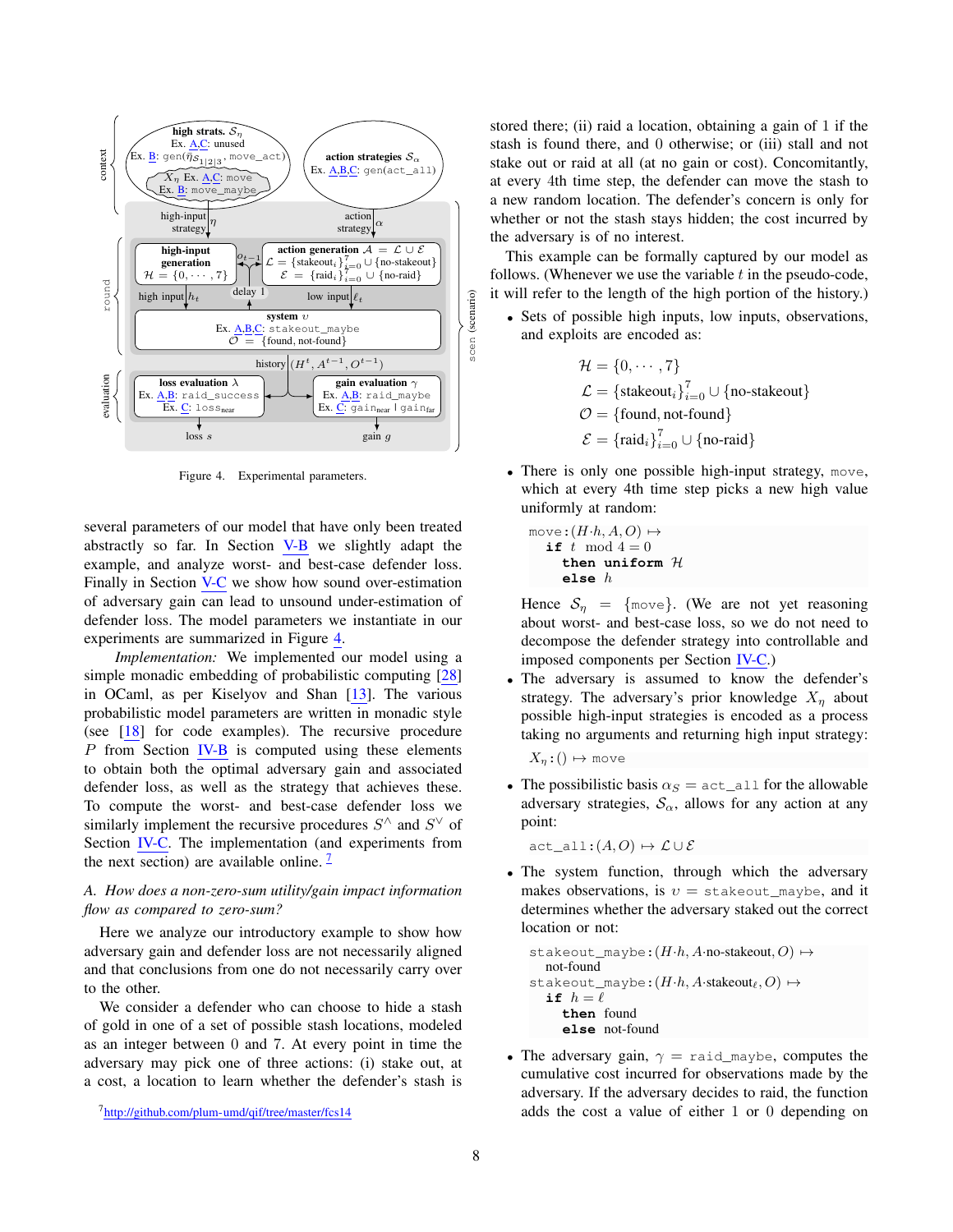

<span id="page-8-1"></span>Figure 5. Expected raid\_maybe gain (dotted lines) and raid\_success loss (solid lines) with costly stakeouts stakeout\_maybe and moving stash move.

whether the raid was, respectively, successful or not successful:

```
raid maybe:(H·h, A·no\text{-}raid, O) \mapsto-c * count_stakeouts(A)
            // count how many adversary
            // actions were stakeouts
raid_maybe:(H \cdot h, A \cdot \text{raid}_\ell, O) \mapstolet raid_gain =
     if h = \ell then 1 else 0 in
  let stakeouts = count_stakeouts(A) in
     raid_gain - c \times stakeouts
```
The process is parameterized by the value  $c$  of the cost the adversary incurs for each observation.

• The defender loss,  $\lambda$  = raid\_success, on the other hand, indicates only the success of the raid if it occurred.

```
raid_success:(H \cdot h, A \cdot \text{no-raid}, O) \mapsto 0.0raid_success:(H \cdot h, A \cdot \text{raid}_\ell, O) \mapstoif h = \ell then 1 else 0
```
Figure [5](#page-8-1) demonstrates how adversary gain and defender utility behave in this stakeouts example for varying lengths of time  $(T)$ . Each line considers a different cost value  $c$ : dotted lines show adversary gain, whereas solid ones show defender loss. Lines incurring the same cost have the same color, for easier comparison. Notice that gain very much depends on the cost of observations. With cost 0.00 the gain is highest, and it steadily decreases as cost increases. At 0.15 it is no longer advantageous for the adversary to observe at all, so the gain flattens at  $\frac{1}{8}$  (their initial gain without any observations). On the other hand, defender loss is not as dependent on the observation cost: it is essentially the same for costs 0.00, 0.05, and 0.10, and it follows in magnitude the gain an adversary would receive were cost equal to 0.00. When the cost is high enough  $(0.15)$  the loss drops abruptly to 1/8, since in this case the adversary would opt to never observe.

From an analytical study of this scenario (see  $[18]$ ), we know adversary gain and the resulting defender loss can be bounded at 0 as long as the cost for observations is high enough (at least  $1/7$ ). For intermediate values of cost, the gain and loss are not identical. There, the gain can be bounded in the limit by  $1 - c \cdot \frac{1}{7}$  but even given this bound, the loss for the defender approaches 1.

### <span id="page-8-0"></span>*B. How can a defender be prevented from a catastrophic worst-case behavior?*

This experiment shows how to use worst- and best-case defender loss as a means of quantifying secret vulnerability in the face of, respectively, a catastrophic defender and a particularly lucky one. It shows, on one hand, that a scenario can be sufficiently restricted that even the worstcase defender maintains security for some period of time, and on the other hand, that even the most lucky defender will succumb eventually under those same restrictions.

Best- and worst-case defender loss are extra tools in analyzing the information flow of a system. Though the adversary is expecting to act optimally against a population of defender strategies  $X_{\eta}$ , here we will look at the range of the resulting loss over three, ever larger, sets of defender strategies  $X_{\eta} \subset \mathcal{S}_{\eta} \subset \mathcal{S}_{\eta} \subset \mathcal{S}_{\eta}$ . In effect this provides some guarantees that no matter what strategy is chosen by the defender, their loss will be bounded above and below by the worst case and best case loss. The worst-case is perhaps more relevant as it provides a means of quantifying security even in the face of catastrophic defender behavior.

To illustrate our point, consider a slight modification to the previous example. Assume that now the adversary expects to be attacking a defender who may or may not choose to move the secret stash every 4th time step. To model this variation we decompose the defender strategies into controllable and imposed components, as described in Section [IV-C.](#page-6-2)

Recall that the controllable component produces a high action that the imposed component uses as input when deciding on what high value to generate. Here we define the high actions as follows:

$$
\bar{\mathcal{H}} = \{\text{move}, \text{no-move}\} \cup \{\text{move-to}_i\}_{i=0}^7
$$

In short, the defender can choose to move the stash (but cannot determine where), leave it in place, or move it to a particular location. Assume the adversary thinks the defender's controllable strategy  $\bar{\eta}$  considers moving the stash very 4 time steps, but will only do so half the time.

decide\_move\_maybe:  $(H, A, O) \mapsto$ **let**  $c \leftarrow \text{uniform}$  {true, false} in **if**  $t \mod 4 = 0$  **and**  $c$  **then** move **else** no-move

The imposed component of the defender strategy,  $\eta_f$ , controls the actual movement, and is defined as follows:

```
move\_act:(H, A, O, move) \mapsto uniform H
move_act:(H \cdot h, A, O, \text{move-to}_\ell) \mapsto \ellmove_act:(H \cdot h, A, O, \text{no-move}) \mapsto h
```

```
move\_maybe \triangleq(move_act) ◦ (decide_move_maybe)
X_{\eta}:() \mapsto \text{move\_maybe}
```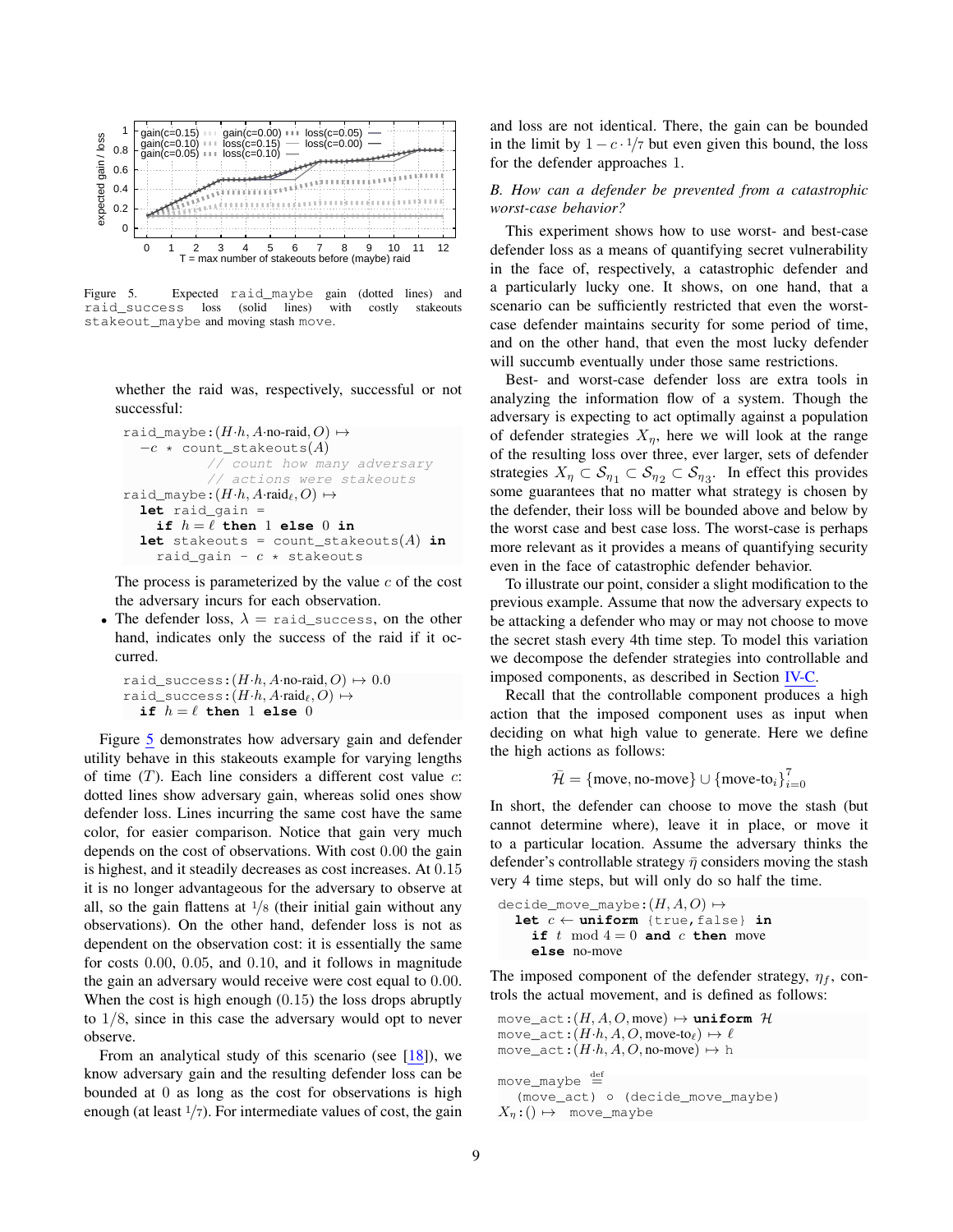

<span id="page-9-1"></span>Figure 6. Expected, worst-, and best-case raid\_success loss against adversary with costly ( $cost = 0.05$ ) stakeouts stakeout\_maybe and raid raid\_maybe, with adversary expecting moving stash according to decide\_move\_maybe. Expected loss is solid line whereas the range between worst- and best-case loss are shaded; they are shaded lighter for more permissive defender behaviors..

Though the adversary believes he is interacting with this kind of a defender, we will also analyze the loss with respect to three wider sets of defender strategies,  $\mathcal{S}_{\eta_1} \subset \mathcal{S}_{\eta_2} \subset \mathcal{S}_{\eta_3}$ . We define the basis functions for these strategies as follows.

For the first, the defender has the control to either change the stash every 4 time steps or not but cannot decide where the stash gets changed to.

 $\bar{\eta}_{\mathcal{S}_1}$ : $(H, A, O) \mapsto$ **if**  $t \mod 4 = 0$ **then** {move, no-move} **else** {no-move}

The second, wider set of defender strategies, also includes ones in which the defender can move every 4 time steps to anywhere they want but cannot decide where the initial stash is placed:

$$
\begin{array}{l} \bar{\eta}_{S_2} : (H, A, O) \mapsto \\ \text{if } t = 0 \text{ then } \{ \text{move} \} \\ \text{else if } t \mod 4 = 0 \\ \text{then } \{ \text{move-to}_i \}_{i=0}^7 \text{ else } \{ \text{no-move} \} \end{array}
$$

The third, most permissive one, is the set of strategies like the above but also giving the defender control over the initial stash location:

 $\bar{\eta}_{\mathcal{S}_3}$ : $(H, A, O) \mapsto$ **if**  $t \mod 4 = 0$ then  $\left\{\text{move-to}_i\right\}_{i=0}^7$  else  $\left\{\text{no-move}\right\}$ 

The three sets of strategies are generated from compositions of move\_act and one of  $\bar{\eta}_1$ ,  $\bar{\eta}_2$ ,  $\bar{\eta}_3$ , with the extra addition of the sole strategy the adversary believes is employed, move\_maybe.

$$
\begin{array}{l} \mathcal{S}_{\eta_1} \stackrel{\text{def}}{=} \text{gen}(\bar{\eta}_1, \text{move\_act}) \cup \{\text{move\_maybe}\} \\ \mathcal{S}_{\eta_2} \stackrel{\text{def}}{=} \text{gen}(\bar{\eta}_2, \text{move\_act}) \cup \{\text{move\_maybe}\} \\ \mathcal{S}_{\eta_3} \stackrel{\text{def}}{=} \text{gen}(\bar{\eta}_3, \text{move\_act}) \cup \{\text{move\_maybe}\} \end{array}
$$

Notice that  $X_{\eta} \subset \mathcal{S}_{\eta} \subset \mathcal{S}_{\eta} \subset \mathcal{S}_{\eta}$ . Given the increasing range of defender strategies, the worst- and best-case will likewise increase in the range between them. The results of this experiment can be seen in Figure [6.](#page-9-1) The line shows



<span id="page-9-2"></span>Figure 7. Two gain functions:  $\text{gain}_{\text{near}}$  is inversely proportional to distance between guess and secret, and an over-approximation,  $gain_{far}$ , is proportional to distance but offset so that  $\text{gain}_{\text{far}} \geq \text{gain}_{\text{near}}$  on all inputs.

the expected loss for the defender drawn from the prior  $X_n$ , whereas the shaded regions show the range between worstand best-case defender loss for varying spaces of defender strategies; lighter regions denote more permissive spaces.

The most permissive set of defender strategies allows the defender to set the initial stash location to the one raided by the adversary at time 0 (before making any observations). This results in the worst-case loss to immediately shoot up to its maximum. On the other hand, the defender can also pick a stash location that the optimal adversary will never check and never raid, keeping the best-case loss at 0.

The less permissive set of strategies prevents the defender from picking the initial stash location. This makes worstand best-case loss coincide with expected loss until they get a chance to make a best or worst choice at time 4. Then the worst-case shoots up to 1 for the same reason as in the previous case, and the best-case stays near the level it has reached up to that point; the adversary will never get to observe the correct stash location from here on and can only succeed by a lucky raid, as opposed to having some chance to observe the stash while interacting with expected defender (thus the slight drop in defender loss compared to expected loss).

Finally the most restricted set of strategies only allows the defender to choose to move or not move, but not where to move to. In that situation the worst-case is to not ever move, and the best-case is to move every 4 time steps. This results in the worst-case loss increasing faster than the expected and the best-case loss increasing slower than the expected. The expected itself has a 50/50 chance of moving and is approximately between the worst- and best-case loss.

### <span id="page-9-0"></span>*C. How can sound over-estimation adversary gain impact defender loss?*

Our final experiment demonstrates the importance of carefully making sure adversary goals are accurately defined if loss is to be correctly quantified. In particular, it is not safe to over-approximate the adversary's gain because doing so may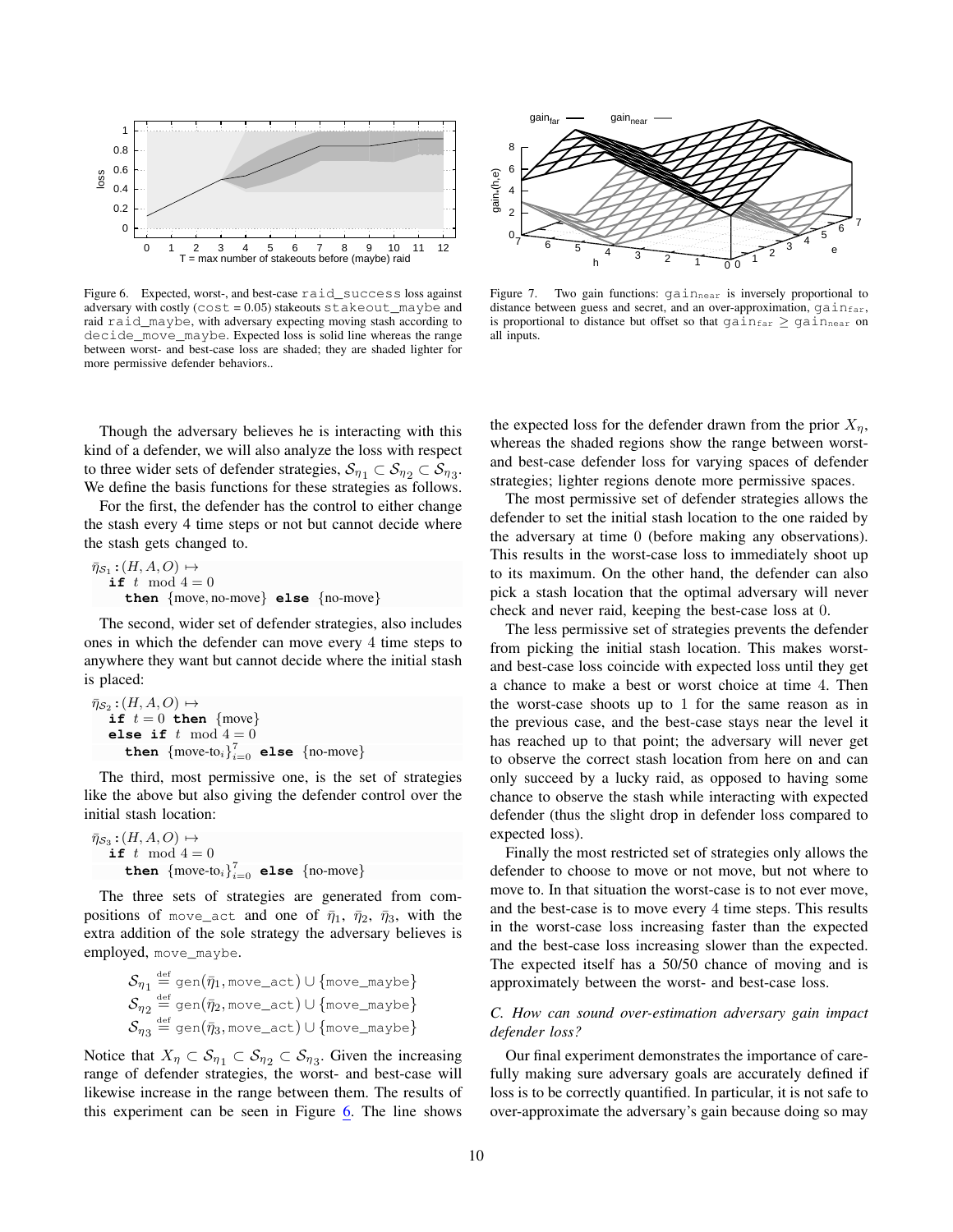

<span id="page-10-2"></span>Figure 8. Expected  $gain_{near}$  gain with resulting (matching)  $loss_{near}$ loss (solid lines), and expected  $\text{gain}_{\text{far}}$  gain with resulting (mismatched) lossnear loss (dashed lines).

lead to an unsound calculation (i.e., an under-approximation) of loss.

Consider a variation of our introductory example in which the adversary does not need to raid the stash's exact location. Instead of being all-or-nothing, the adversary receives gain proportional to how near the raid is to the stash (assuming stash locations wrap around at 0 and 7 so that distance between 0 and 7 is 1).  $\frac{8}{3}$  $\frac{8}{3}$  $\frac{8}{3}$  This is modeled using the following modification to raid\_maybe function:

$$
\text{dist:}(x, y) \mapsto \min\{|x - y|, 8 - |x - y|\}
$$
\n
$$
\text{gain}_{\text{near}}: (H \cdot h, A \cdot \text{raid}_c, O) \mapsto
$$
\n
$$
\text{let } \text{raid}_g \text{ain} = 4 - \text{dist}(h, e) \text{ in}
$$
\n
$$
\text{let } \text{stateouts} = \text{count}_\text{stateouts}(A) \text{ in}
$$
\n
$$
\text{raid}_g \text{ain} - c \star \text{stateouts}
$$

Thus, the adversary receives gain of 4 when raiding the exact stash location and as little as 0 when raiding a location as far away from the real stash as possible. The defender's loss function  $loss_{near}$  is identical to gain<sub>near</sub> above.

It may seem at first glance that one we can better safeguard the secret by over-estimating the adversary's gain. For example, instead of choosing  $\varphi$  ain<sub>near</sub>, we might assume the adversary receives gain according to a function  $\gamma$  gain $_{\text{far}}$  that is greater than  $\varphi_{\text{main}}$  on all inputs (that is, overestimates adversary gain):

```
\varphiqain<sub>far</sub>:(H \cdot h, A \cdot \text{raid}_e, O) \mapstolet raid_gain = 4 + dist(h, e) in
  let stakeouts = count_stakeouts(A) in
      raid_gain - c \times stakeouts
```
This function returns adversary gain proportional to the distance between the stash and the raid location (instead of inversely). The two gain functions can be seen in Figure [7,](#page-9-2) for all combinations of stash and raid locations assuming 0 incurred observation costs. The function gain $_{far}$  is plotted in black and is seen above the plot for  $\gamma$  gainnear in gray.

Though the alternate gain function is indeed more conservative from the adversary's point of view, it results in very unsound conclusions about the defender's loss. Figure [8](#page-10-2) demonstrates the adversary gain and defender loss under two different scenarios; one in which the gain and loss functions are both gain<sub>near</sub>, and one in which the adversary acts to optimize  $\varphi$  gain $f_{\text{far}}$  instead, whereas the defender still loses according to  $\log_{\text{near}}$ . It can be seen there, that indeed the expected gain is higher for  $\sigma_{\text{dip}}$  (thick dashed gray line) than for  $\varphi$  gain<sub>near</sub> (thick solid gray line) and in that sense gain<sub>far</sub> does result in a more conservative gain calculation. The associated defender loss is not soundly approximated, however. Instead it can be seen that using the  $gain_{far}$ gain function for the adversary reduces the associated loss (dashed black line) as compared to loss with a  $q_{\text{dip,}a}$ optimized adversary (solid black line). Essentially, it does not matter that  $\gamma$  gain $f_{\text{far}}$  is a more conservative gain function than gain<sub>near</sub> in the absolute sense. The relative gains for the adversary encoded in  $\gamma$  gain $f_{\text{far}}$  make him optimize his actions so that he can raid as far from the stash as possible, the exact opposite of the behavior induced by  $\gamma$  gain<sub>near</sub>.

### VI. RELATED WORK

<span id="page-10-0"></span>In this paper we adopt the model of Mardziel et al. [\[18\]](#page-12-10) to model dynamic secrets that evolve over time, and that may vary as the system interacts with its environment. Our model extends that of  $[18]$  by distinguishing between adversary's and defender's goals, thus allowing for a more precise quantification of leakage.

Alternative approaches capture interactivity in systems by encoding it as a single "batch job" execution. Desharnais et al. [\[11\]](#page-12-20), for instance, model the system as a channel matrix of conditional probabilities of whole output traces given whole input traces. Besides creating technical difficulties for computing maximum leakage [\[1\]](#page-11-0), this approach does not permit low-adaptive or wait-adaptive adversaries, because it lacks the feedback loop present in our model.

O'Neill et al. [\[26\]](#page-12-21), based on Wittbold and Johnson [\[31\]](#page-12-22), improve on batch-job models by introducing strategies. The strategy functions of O'Neill et al. are deterministic, whereas ours are probabilistic. And their model does not support wait-adaptive adversaries. So our model of interactivity subsumes theirs.

Clark and Hunt [\[7\]](#page-12-23), following O'Neill et al., investigate a hierarchy of strategies. *Stream strategies*, at the bottom of the hierarchy, are equivalent to having agents provide all their inputs before system execution as a stream of values. So with stream strategies, adversaries must be non-adaptive. Clark and Hunt show that, for deterministic systems, noninterference against a low-adaptive adversary is the same as noninterference against a non-adaptive adversary. This result does not carry over to quantification of information flow; low-adaptive adversaries derive much more gain than non-adaptive ones, as shown in [\[18\]](#page-12-10). At the top of Clark and Hunt's hierarchy, strategies may be nondeterministic, whereas our model's are probabilistic. Probabilistic choice refines nondeterministic choice [\[22\]](#page-12-24), so in that sense our

<span id="page-10-1"></span><sup>8</sup>Say that the pile of gold is so big that it falls into a pyramid-like shape, with a peak in the middle and coins spreading around the area.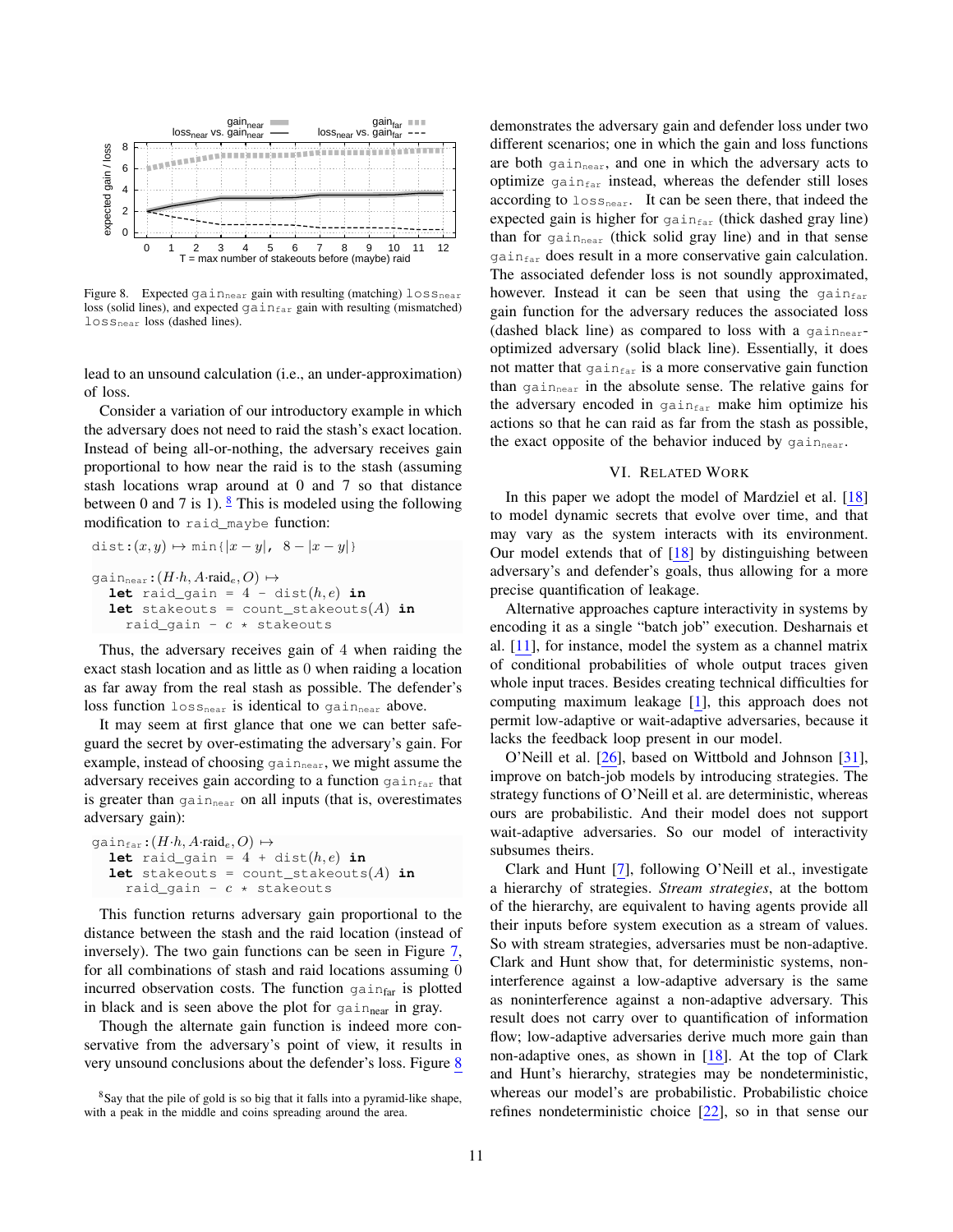model is a refinement of Clark and Hunt's. But probabilities are essential for information-theoretic quantification of information flow. Clark and Hunt do not address quantification, instead focusing on the more limited problem of noninterference. Nor does their model support wait-adaptive adversaries.

Previous work has considered how the defender's interests can affect the leakage of information in a system. Mardziel et al. [\[20\]](#page-12-25) consider a defender that, in order to minimize secrecy loss, they can refuse to answer a query involving secret data. They propose a technique to track how accurate the adversary's belief about the secret is, and they implement query analysis and belief tracking via abstract interpretation using probabilistic polyhedra, whose design permits trading off precision with performance while ensuring estimates of a querier's knowledge are sound. In another work, Mardziel et al. [\[19\]](#page-12-26) use techniques based on belief-tracking to guide multiple defenders in the choice of whether, and to what extend, participate in multiparty computation. Their work considers that each of a set of various defenders holds a secret and must decide whether or not it is safe to cooperate with each other on the computation of a function whose result will be publicly available and may, thus, leak secret information. Rastogi et al. [\[29\]](#page-12-27) also consider multiparty computations where several agents interact as both defenders and adversaries with respect to each other. They analyze whether automatic optimization of protocols for these computations can produce leakage of information via the state of intermediate variables in protocol execution. None of the works above, however, contemplate scenarios involving both dynamic secrets and active adversaries.

<span id="page-11-2"></span>been foundations

### VII. CONCLUSIONS AND FUTURE WORK

In this paper we described how to view quantification of information flow in terms of a game between an adversary and defender with distinct goals. We showed that both adversary gain and defender loss are necessary to quantify vulnerability of the secret and that if the distinction is ignored, incorrect conclusions can follow. We also showed how to use worst- and best-case measures of loss as means of bounding loss in the face of the most catastrophic and most lucky defenders, respectively. We also showed how sound overestimation of adversary gain can lead to unsound underestimation of defender loss.

We have made, however, some strong assumptions as to the knowledge of the adversary and essentially imposed behavior of the defender. It is important in the definitions of gain and loss in our model that only one party optimizes their actions whereas the other's behavior is fixed. When we define gain, we assume the defender's behavior is a strategy sampled from a distribution known to the adversary. Likewise, defender loss uses the adversary strategy that is optimized for this assumption. When we define worstand best-case defender loss, we instead fix the adversary's strategy and optimize the defender's.

Our simple approach would not work for situations were both parties are attempting to optimize against each other's actions without knowing (or being able to probabilistically predict) them ahead of time. Such situations lead to the notion of *equilibrium*, a pair of defender/adversary strategies  $\eta$ ,  $\alpha$  such that neither can be changed unilaterally to improve that party's gain (or loss). In some cases equilibria strategies can be found be repeatedly optimizing a strategy against its opponent's until the two converge to a steady state (hence the term "equilibrium"). The examples of this paper, and (we conjecture) essentially any example where the goal of the adversary involves learning the defender's secret, do not exhibit deterministic equilibria; if the defender does not pick their secret randomly, a trivial adversary strategy exists to take advantage of the fact. Our present methods do not let us reason about optimizing non-deterministic strategies.

We are presently working on lifting the deterministic restriction. This would allow us to reason about information flow in terms of equilibria between defender and adversary and free us from the assumption that the adversary knows exactly the distribution over defender strategies.

*Acknowledgments:* Research was sponsored by US Army Research laboratory and the UK Ministry of Defence and was accomplished under Agreement Number W911NF-06-3-0001. The views and conclusions contained in this document are those of the authors and should not be interpreted as representing the official policies, either expressed or implied, of the US Army Research Laboratory, the U.S. Government, the UK Ministry of Defense, or the UK Government. The US and UK Governments are authorized to reproduce and distribute reprints for Government purposes notwithstanding any copyright notation hereon.

### **REFERENCES**

- <span id="page-11-0"></span>[1] Mário S. Alvim, Miguel E. Andrés, and Catuscia Palamidessi. Quantitative information flow in interactive systems. *Journal of Computer Security*, 20(1):3–50, 2012.
- <span id="page-11-3"></span>[2] Mário S. Alvim, Konstantinos Chatzikokolakis, Annabelle McIver, Carroll Morgan, Catuscia Palamidessi, and Geoffrey Smith. Additive and multiplicative notions of leakage, and their capacities. In *Proceedings of the IEEE Computer Security Foundations Symposium (CSF)*, 2014. To appear.
- <span id="page-11-1"></span>[3] Mário S. Alvim, Konstantinos Chatzikokolakis, Catuscia Palamidessi, and Geoffrey Smith. Measuring information leakage using generalized gain functions. In *Proceedings of the IEEE Computer Security Foundations Symposium (CSF)*, 2012.
- [4] Mário S. Alvim, Andre Scedrov, and Fred B. Schneider. When not all bits are equal: Worth-based information flow. In *Proceedings of the Conference on Principles of Security and Trust (POST)*, 2014.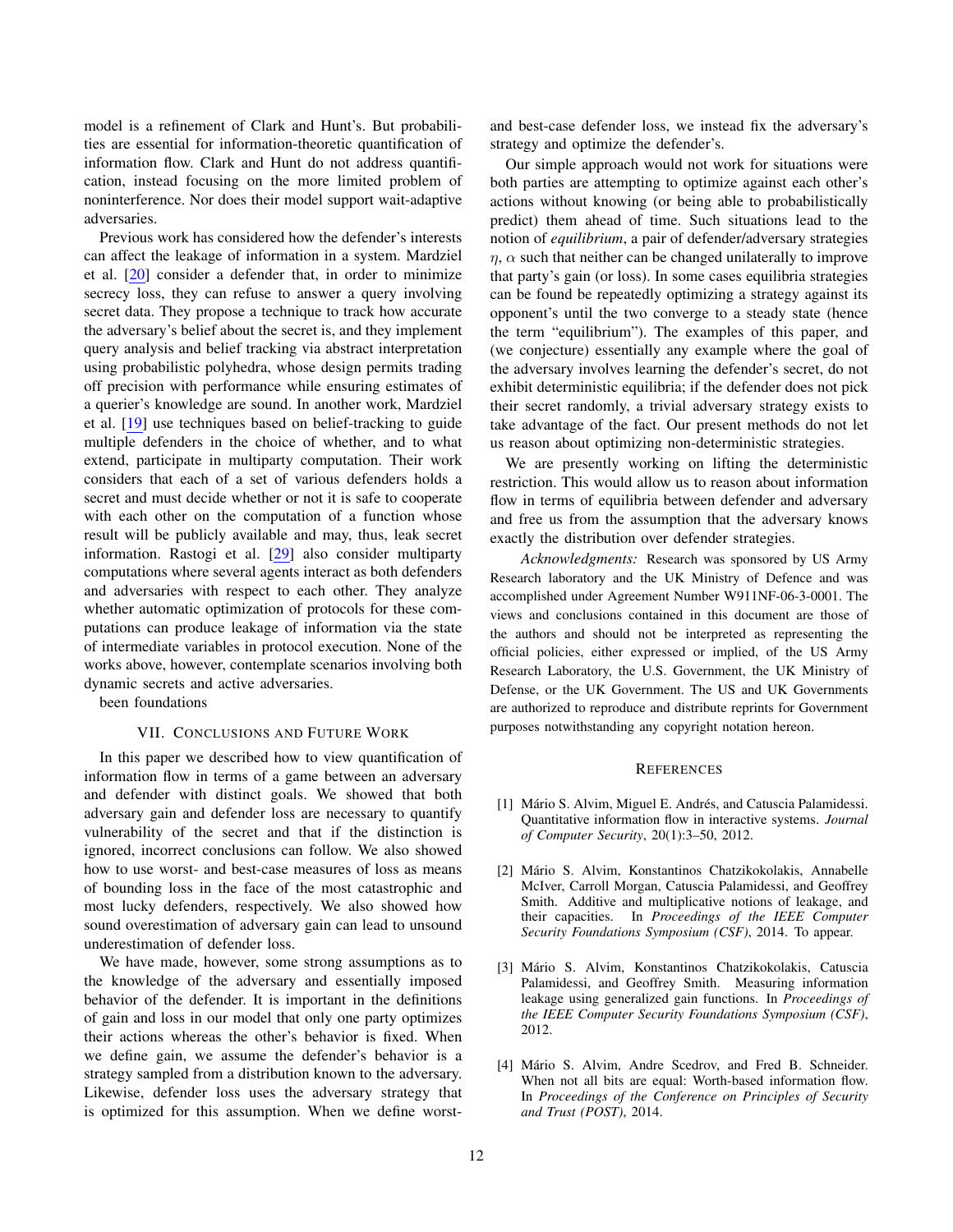- <span id="page-12-0"></span>[5] Christelle Braun, Konstantinos Chatzikokolakis, and Catuscia Palamidessi. Quantitative notions of leakage for one-try attacks. In *Proceedings of the Conference on Mathematical Foundations of Programming Semantics (MFPS)*, volume 249, pages 75–91, 2009.
- <span id="page-12-13"></span>[6] Konstantinos Chatzikokolakis, Catuscia Palamidessi, and Prakash Panangaden. Anonymity protocols as noisy channels. *Information and Computation*, 206(2–4):378–401, 2008.
- <span id="page-12-23"></span>[7] David Clark and Sebastian Hunt. Non-interference for deterministic interactive programs. In *Proceedings of the Workshop on Formal Aspects in Security and Trust (FAST)*, pages 50–66, 2008.
- <span id="page-12-1"></span>[8] David Clark, Sebastian Hunt, and Pasquale Malacaria. Quantitative information flow, relations and polymorphic types. *J. of Logic and Computation*, 18(2):181–199, 2005.
- <span id="page-12-2"></span>[9] Michael R. Clarkson, Andrew C. Myers, and Fred B. Schneider. Quantifying information flow with beliefs. *Journal of Computer Security*, 17(5):655–701, 2009.
- <span id="page-12-11"></span>[10] Dorothy E. Denning. *Cryptography and Data Security*. Addison-Wesley, Reading, Massachusetts, 1982.
- <span id="page-12-20"></span>[11] Josee Desharnais, Radha Jagadeesan, Vineet Gupta, and Prakash Panangaden. The metric analogue of weak bisimulation for probabilistic processes. In *Proceedings of the Conference on Logic in Computer Science (LICS)*, 2002.
- <span id="page-12-12"></span>[12] Joseph Y. Halpern. *Reasoning about Uncertainty*. MIT Press, Cambridge, Massachusetts, 2003.
- <span id="page-12-19"></span>[13] Oleg Kiselyov and Chung-Chieh Shan. Embedded probabilistic programming. In *Proceedings of the Working Conference on Domain Specific Languages (DSL)*, 2009.
- <span id="page-12-8"></span>[14] Boris Köpf and David Basin. Automatically deriving information-theoretic bounds for adaptive side-channel attacks. *J. Comput. Secur.*, 19(1):1–31, 2011.
- <span id="page-12-15"></span>[15] Pasquale Malacaria. Assessing security threats of looping constructs. In Martin Hofmann and Matthias Felleisen, editors, *Proceedings of the 34th ACM SIGPLAN-SIGACT Symposium on Principles of Programming Languages, POPL 2007, Nice, France, January 17-19, 2007*, pages 225–235. ACM, 2007.
- <span id="page-12-3"></span>[16] Pasquale Malacaria. Algebraic foundations for information theoretical, probabilistic and guessability measures of information flow. *Computing Research Repository (CoRR)*, abs/1101.3453, 2011.
- <span id="page-12-9"></span>[17] Pasquale Malacaria and Han Chen. Lagrange multipliers and maximum information leakage in different observational models. In Úlfar Erlingsson and Marco Pistoia, editor, *Proceedings of the ACM SIGPLAN Workshop on Programming Languages and Analysis for Security (PLAS)*, pages 135–146, Tucson, AZ, USA, June 2008. ACM.
- <span id="page-12-10"></span>[18] Piotr Mardziel, Mario Alvim, Michael Hicks, and Michael Clarkson. Quantifying information flow for time-varying data. In *Proceedings of the IEEE Symposium on Security and Privacy (S&P)*, 2014. To appear.
- <span id="page-12-26"></span>[19] Piotr Mardziel, Michael Hicks, Jonathan Katz, and Mudhakar Srivatsa. Knowledge-oriented secure multiparty computation. In *Proceedings of the ACM SIGPLAN Workshop on Programming Languages and Analysis for Security (PLAS)*, 2012.
- <span id="page-12-25"></span>[20] Piotr Mardziel, Stephen Magill, Michael Hicks, and Mudhakar Srivatsa. Dynamic enforcement of knowledge-based security policies. In *Proceedings of the IEEE Computer Security Foundations Symposium (CSF)*, 2011.
- <span id="page-12-17"></span>[21] James L. Massey. Guessing and entropy. In *Proceedings of the IEEEInternational Symposium on Information Theory (ISIT)*, 1994.
- <span id="page-12-24"></span>[22] Annabelle McIver and Carroll Morgan. *Abstraction, Refinement and Proof for Probabilistic Systems*. Springer, 2005.
- <span id="page-12-4"></span>[23] Annabelle McIver, Carroll Morgan, Geoffrey Smith, Barbara Espinoza, and Larissa Meinicke. Abstract channels and their robust information-leakage ordering. In *Proceedings of the Conference on Principles of Security and Trust (POST)*, 2014.
- <span id="page-12-16"></span>[24] Ira S. Moskowitz, Richard E. Newman, Daniel P. Crepeau, and Allen R. Miller. Covert channels and anonymizing networks. In *Workshop on Privacy in the Electronic Society 2003*, pages 79–88, 2003.
- <span id="page-12-14"></span>[25] Ira S. Moskowitz, Richard E. Newman, and Paul F. Syverson. Quasi-anonymous channels. In *Proceedings of the International Conference on Communication, Network, and Information Security (CNIS)*, pages 126–131. IASTED, 2003.
- <span id="page-12-21"></span>[26] Kevin R. O'Neill, Michael R. Clarkson, and Stephen Chong. Information-flow security for interactive programs. In *Proceedings of the IEEE Computer Security Foundations Symposium (CSF)*, pages 190–201, 2006.
- <span id="page-12-5"></span>[27] John O. Pliam. On the incomparability of entropy and marginal guesswork in brute-force attacks. In *Proceedings of the International Conference in Cryptology in India (IN-DOCRYPT)*, number 1977, 2000.
- <span id="page-12-18"></span>[28] Norman Ramsey and Avi Pfeffer. Stochastic lambda calculus and monads of probability distributions. In *Proceedings of the ACM SIGPLAN Conference on Principles of Programming Languages (POPL)*, 2002.
- <span id="page-12-27"></span>[29] Aseem Rastogi, Piotr Mardziel, Matthew Hammer, and Michael Hicks. Knowledge inference for optimizing secure multi-party computation. In *Proceedings of the ACM SIG-PLAN Workshop on Programming Languages and Analysis for Security (PLAS)*, 2013.
- <span id="page-12-6"></span>[30] Geoffrey Smith. On the foundations of quantitative information flow. In *Proceedings of the Conference on Foundations of Software Science and Computation Structures (FoSSaCS)*, 2009.
- <span id="page-12-22"></span>[31] J. Todd Wittbold and Dale M. Johnson. Information flow in nondeterministic systems. In *Proceedings of the IEEE Symposium on Security and Privacy (S&P)*, 1990.
- <span id="page-12-7"></span>[32] Hirotoshi Yasuoka and Tachio Terauchi. Quantitative information flow - verification hardness and possibilities. In *Proceedings of the IEEE Computer Security Foundations Symposium (CSF)*, 2010.